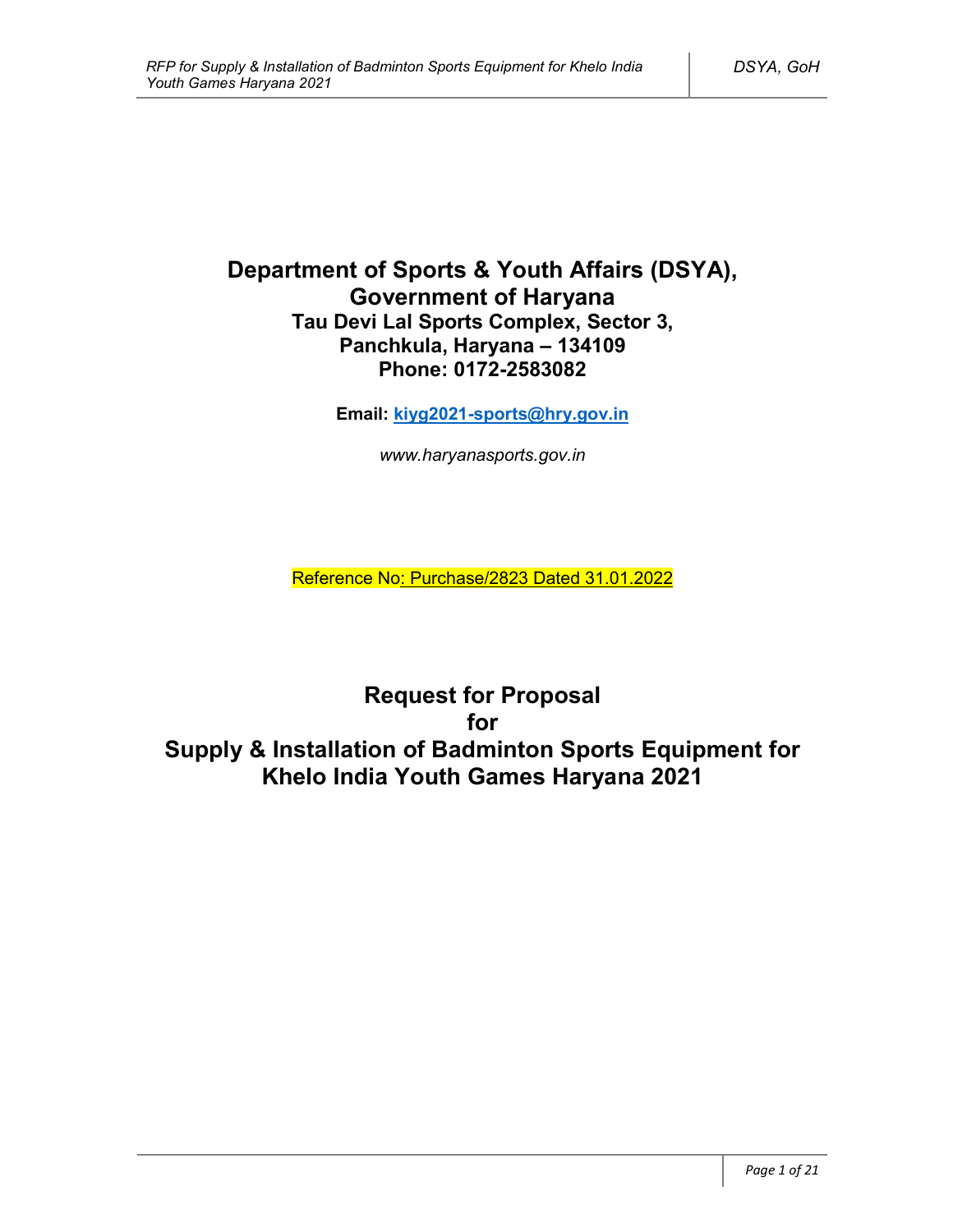**Department of Sports & Youth Affairs (DSYA), Government of Haryana Tau Devi Lal Sports Complex, Sector 3 Panchkula, Haryana – 134109**

> Email: kiyg2021-sports@hry.gov.in www.sportsharyana.gov.in

**RFP No.:** Purchase/2823 **Dated: 31.01.2022** 

**NOTICE INVITING TENDER (NIT)**

DSYA invites Bids under two bid-basis, i.e. Technical Bid and Financial Bid for *'Supply & Installation of Badminton Sports Equipment for Khelo India Youth Games Haryana 2021'* for Department of Sports & Youth Affairs *(DSYA)*.

The interested bidders should submit their bids online and physical copies of **only technical proposal** to Tau Devi Lal Sports Complex, Sector 3, Department of Sports & Youth Affairs, Govt. of Haryana, Panchkula, Haryana - 134109, on or before 10-02-2022**.**

Bidders have to download the Bid documents from the e-procurement portal i.e. https://etenders.hry.nic.in after registering themselves on portal and submit e-bids after payment of Bid Processing Fee & Bid Document Fee before last date & time of downloading the e-bids online

All Bidders are advised to see Amendments to RFP, if any, before submission of the bids. In case the Bidder does not submit the amended bids/amendments, it shall be presumed that Bidder has seen the amendments/Amended bids and e-bid shall be evaluated accordingly.

In case schedule date of submission / tender opening date are declared as holiday then tender will be submitted/ opened on the very next working day on earlier schedule time.

DSYA reserves the right to cancel the bid at any time or amend/withdraw any of the terms and conditions contained in the Bid Document without assigning any reason thereof.

> **CEO, Khelo India Youth Games Department of Sports & Youth Affairs Haryana**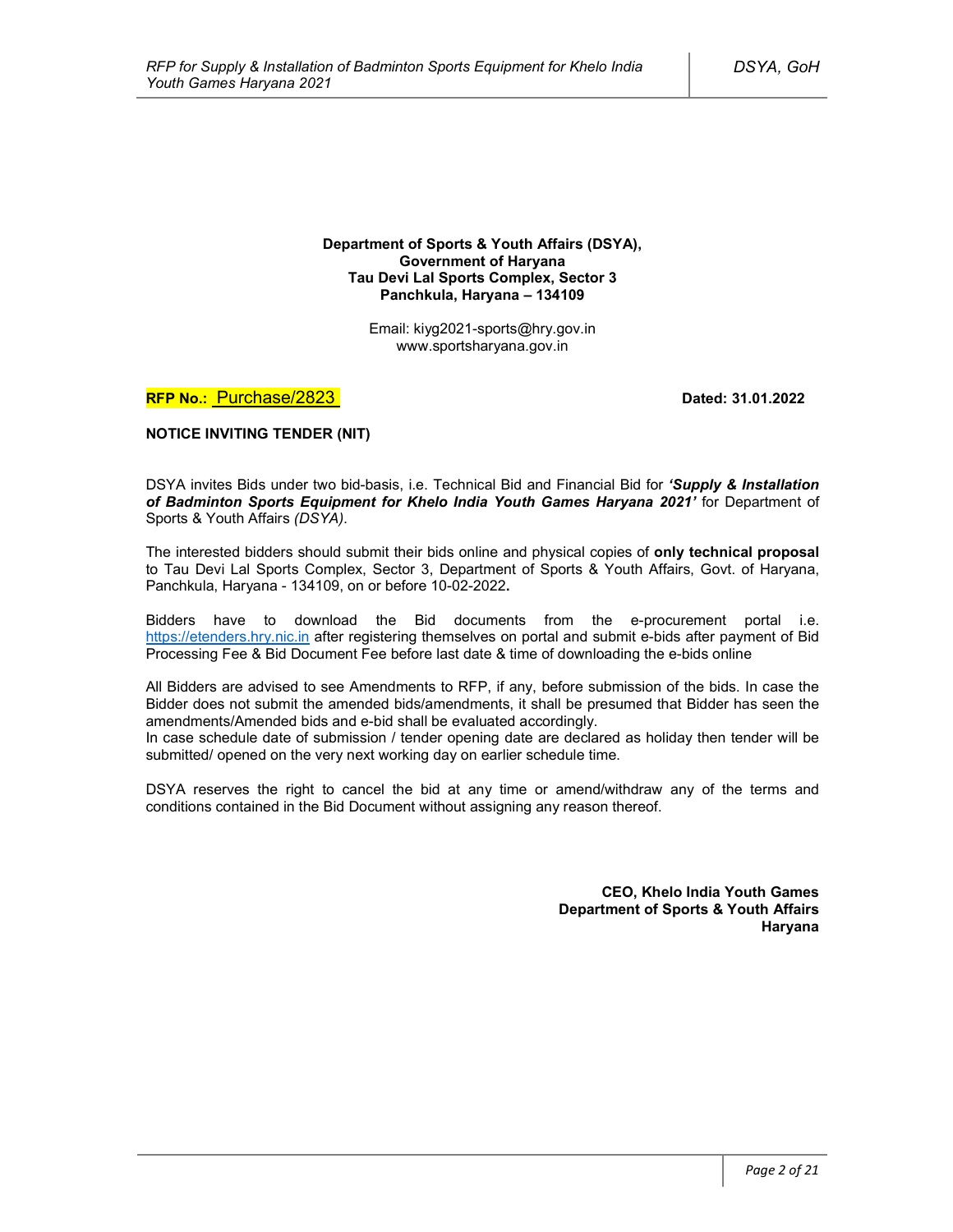### **1. DETAILED NOTICE INVITING E-TENDER**

e-Tender is invited in single stage two cover system i.e. Request for Technical Bid **(online Bid under Technical Envelope and hard copy submission with mentioning Page No)** and Request for Financial Bid (comprising of price bid Proposal under online available Commercial Envelope):

| Sr. No.        | <b>Information</b>                                                 | <b>Details</b>                                                                                                                                                                                                                                                                                       |
|----------------|--------------------------------------------------------------------|------------------------------------------------------------------------------------------------------------------------------------------------------------------------------------------------------------------------------------------------------------------------------------------------------|
|                | Description of Goods                                               | <b>Badminton Sports Equipment</b><br>(Annexure-I)                                                                                                                                                                                                                                                    |
| $\overline{2}$ | EMD (to be deposited online) *                                     | 45.000/-<br><b>Account Holder Name: Director,</b><br>Department of Sports & Youth Affairs<br><b>Bank Name: State Bank of India</b><br><b>Account No.: 39454876084</b><br><b>IFSC Code: SBIN0050969</b><br><b>MICR No.: 160002173</b><br>Validity period for the EMD will be up to<br>30th June, 2022 |
| 3              | Tender Document Fee*                                               | $5.000/-$                                                                                                                                                                                                                                                                                            |
| 4              | e-Service Fee (to be deposited online)                             | 1.000 + 18% GST                                                                                                                                                                                                                                                                                      |
| 5              | Start Date & Time of Bid Preparation and<br>Submission             | 01.02.2022                                                                                                                                                                                                                                                                                           |
| 6              | Expiry Date & Time of bid for EMD<br>submission                    | 09.02.2022                                                                                                                                                                                                                                                                                           |
| 7              | Last date and time for submission of<br>proposals through e-Tender | 10.02.2022                                                                                                                                                                                                                                                                                           |

**Note: For relaxation of Tender Fee & EMD** Please refer "Haryana State Public Procurement Policy for MSME -2016" notified vide G.O.No.2/2/2016-4IBII (1) dated 20-10-2016 and for Startups/first generation Entrepreneurs as notified vide G.O. No.2/2/2016-4IB-II dated 03.01.2019.

# **2. DATA SHEET**

| Sr. No.        | <b>Activity Description</b>                                                                                  | <b>Details</b>                                                                                                                    |  |
|----------------|--------------------------------------------------------------------------------------------------------------|-----------------------------------------------------------------------------------------------------------------------------------|--|
|                | RFP No. and Date of Availability of RFP                                                                      | RFP No.: Purchase/2823<br>Date: 31.01.2022                                                                                        |  |
| $\overline{2}$ | Proposal Due Date                                                                                            | 10.02.2022                                                                                                                        |  |
| 3              | Technical Proposal Opening Date and<br>submission of hard copy of technical<br>proposal with proper binding. | 11.02.2022, 10.00 Hrs                                                                                                             |  |
| 4              | <b>Financial Proposal Opening</b>                                                                            | To be communicated later                                                                                                          |  |
| 5              | Letter of Award (LOA)                                                                                        | To be communicated later                                                                                                          |  |
| 6              | Office Address - Venue for opening and<br>evaluation of Bids                                                 | Department of Sports & Youth Affairs<br>Govt. of Haryana<br>Tau Devi Lal Sports Complex, Sector 3,<br>Panchkula, Haryana - 134109 |  |
| $\overline{7}$ | <b>Contact Details</b>                                                                                       | Contact Person:<br>Mr. Rajesh Kumar, Superintendent<br>Email id: kiyg2021-sports@hry.gov.in<br>Mobile No: +91 7717307781          |  |
| 8              | <b>Tender Documents on Website</b>                                                                           | URL for e-tender<br>https://etenders.hry.nic.in/nicgep/app<br>http://www.haryanasports.gov.in/                                    |  |
| 9              | Method of Selection                                                                                          | Pre-Qualification & L1                                                                                                            |  |
| 10             | <b>Bid Validity Period</b>                                                                                   | 90 days                                                                                                                           |  |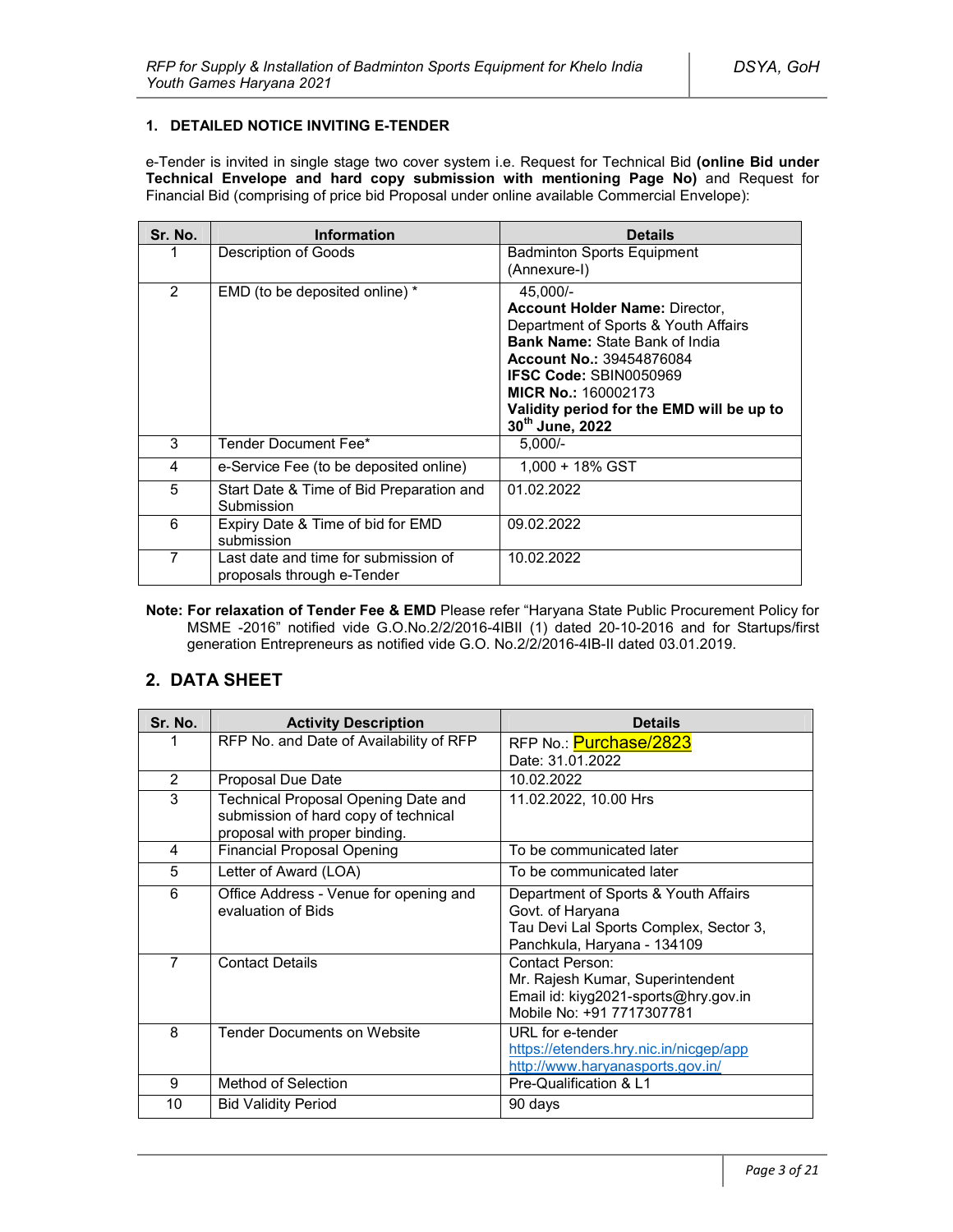## **A. Information to Bidders:**

#### **1. Instructions to bidder on Electronic Tendering System.**

Registration of bidders on e-Procurement Portal**,** Information about Digital Certificate, Instructions about Online Payment of Tender Document fee/e-Service Fee/Earnest Money, Important Instructions & Help manual for online bidding and other General issues option available on Home page of NIC e-procurement portal i.e https://etenders.hry.nic.in.

In case bidders need any clarifications or if training required to participate in online tenders they can contact office Timings of Help-desk support & Contract Details: -

The detail may be seen under "Contract US" option available on Home Page of NIC e-Procurement portal i.e https://etenders.hry.nic.in.

For support related to Haryana Tenders in addition to Helpdesk: -

In addition, for support related to Haryana Tenders in addition to helpdesk you may also contact to following: -

E - mail: eproc.nichry@yahoo.com Desk: 0172-2700275

**2.** Date and Time of making payment of tender fee, earnest money deposit (EMD) and eservice fee is as under:

|   | A Online submission of EMD, Tender fee & |  |
|---|------------------------------------------|--|
|   | e-Service Fee Option-1: Through Net      |  |
|   | <b>Banking and Debit card</b>            |  |
| в | Online submission of EMD                 |  |
|   | Option-2: Through RTGS/ NEFT-            |  |
|   | (In case of above, the bidder has to     |  |
|   | pay Tender fee & e-Service fee           |  |
|   | Through Net Banking and Debit card       |  |
|   | as per the given date & time schedule)   |  |

- **3.** As the Bids are to be submitted online and are required to be encrypted and digitally signed, the Bidders are advised to obtain Digital Signature Certificate (DSC) at the earliest. For obtaining Digital Certificate, the Bidders should visit NIC portal https://etenders.hry.nic.in/nicgep/app?page=DSCInfo&service=page
- **4.** The Bidders shall have to pay for the Tender Documents Fee, EMD Fees & e-Service Fee online by using the service of secure electronic payment gateway. The secure electronic payments gateway is an online interface between bidders and online payment authorization networks.
- **5.** The bidders must have Net Banking account in order to pay Tender Document Fee and e-Service Fee.
- **6. Payment of Tender Fee: -** The payment for the Tender Document Fee shall be made by the interested bidder online directly through Net Banking with the available Banks at e- GRAS e-Payment Gateway.
- **7. Payment of e-Service Fee: -** E-Service Fee payment shall be made separately by the interested bidders/ contractors online directly through Net Banking Account.
- **8. Payment of EMD: -** The payment of EMD can be made through Net Banking or RTGS/ NEFT as per details at Para-2 above. In this regard please refer to "Instructions to bidder on Electronic Tendering System.
- **9.** Intending bidders will be mandatorily required to sign-up online (create user account) on the website https://etenders.hry.nic.in to be eligible to participate in the e-Tender. In case the intended bidder fails to pay EMD fee under the stipulated time frame, he/she shall not be allowed to submit his/ her bids for the respective event/Tenders.
- **10.** In case of payment of EMD through RTGS/ NEFT, the interested bidders must remit the funds at least on or before **09.02.2022** and make payment via RTGS/NEFT to the beneficiary account number specified under the online generated challan. The intended bidder/ Agency thereafter will be able to successfully verify their payment online, and submit their bids on or before the expiry date & time of the respective events/ Tenders at https://etenders.hry.nic.in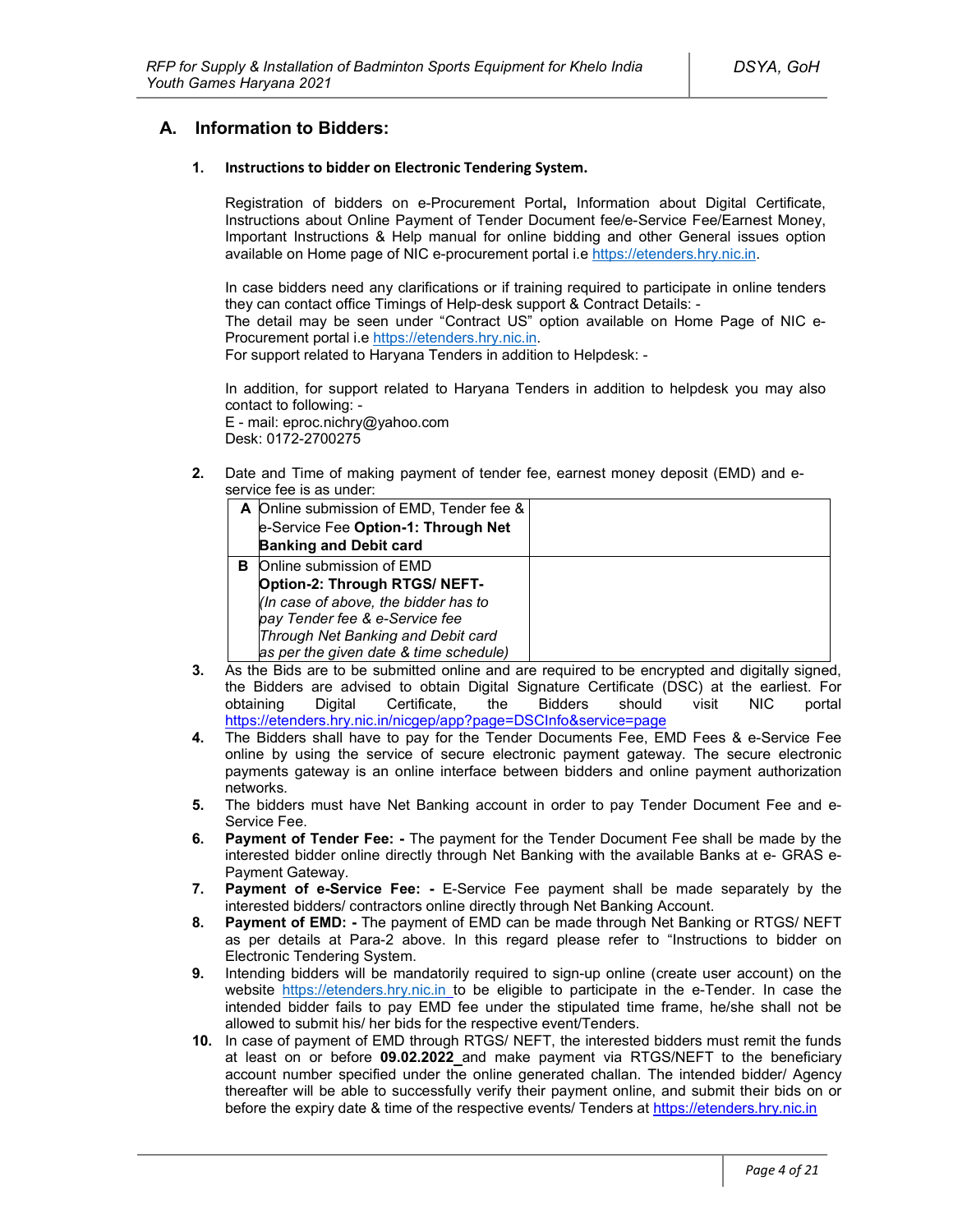- **11.** However, the details of the EMD, Tender document Fee & E Service Fee are required to be filled/ provided at the time of online Bid Preparation.
- **12.** Online Technical Envelope—Reference details of the Earnest Money Deposit, Tender Document Fee & e - Service Fee instrument and scanned copies of supporting documents and QR/technical criteria with proper index and page numbering on all the documents have to be provided as per **Annexure-A** of this document.
- **13.** If the tenders are cancelled or recalled on any grounds, the Tender Document Fee and e-Service Fee will not be refunded to the bidder.
- **14.** If any queries related to this RFP, Bidders can submit their queries only through the official email id kiyg2021-sports@hry.gov.in before 5.00PM on working days.

# **B. Brief Description of Procuring Sports Equipment / items:**

| Sr. No   Description                                                    | Quantity | <b>Place of Delivery</b>                                     |
|-------------------------------------------------------------------------|----------|--------------------------------------------------------------|
| Supply & installation of Badminton   8 Items<br><b>Sports Equipment</b> |          | Tau Devi Lal Sports Complex,<br>Sector-3, Panchkula, Haryana |

The detailed technical specifications/description of the above items are available at **Annexure-I** of this document. **Only mentioned brand will be acceptable.**

# **C. Specific Terms & Condition/ Eligibility Criteria related to above items: -**

| 1.             | The Bidder must be a Single Business Entity for the<br>purpose of this Invitation for RFP Document, a business<br>entity shall mean a company registered in India under<br>the Companies ACT, 1956 or 2013 or a partnership firm<br>registered under The Limited Liability Partnership Act,<br>2008 or The Indian Partnership Act 1932.<br><b>JV/Consortium not Allowed.</b>                                                       | Certificate<br>Registration<br>of<br>Incorporation(s).                                                                                               |
|----------------|------------------------------------------------------------------------------------------------------------------------------------------------------------------------------------------------------------------------------------------------------------------------------------------------------------------------------------------------------------------------------------------------------------------------------------|------------------------------------------------------------------------------------------------------------------------------------------------------|
| 2 <sup>2</sup> | Average annual turnover of the Bidder in the last 3<br>years i.e. 2017-18, 2018-19 and 2019-20 must be at<br>01 Crore from sale of sports equipment/items &<br>least<br>Sports Apparel.                                                                                                                                                                                                                                            | Audited<br>Financial<br>Statements/Certificate<br>from<br>be<br>statutory<br>Auditor<br>should<br>submitted as per the enclosed<br>Annexure-'E'.     |
| 3.             | <b>Bidder</b><br>relevant<br>The<br>must<br>have<br>experience<br>in.<br>undertaking any three (03) similar* assignments in the<br>last seven (07) years (International/National level).<br>Note: *Supply and installation of sports equipment for<br>Central Government/State Government/ National Sports<br>Federation / State Sports Federation.                                                                                | Work Order/ Client Certificate/<br>Certificate<br>Completion<br>(Please)<br>provide a list of assignments<br>before attaching relevant evidence.     |
| 4 <sup>1</sup> | The Bidder should be in the business of sale of Sports<br>Equipment as Original equipment manufacturer (OEM)<br>for at least 05 Years as on March 31 <sup>st</sup> , 2021.<br><b>OR</b><br>In case the Bidder is not a manufacturer (OEM) then the<br>bidder should be an authorized supplier / dealer of the<br>manufacturer and in business of supplying sports<br>equipment for more than one (01) year as on March<br>31,2021. | Proof of OEM / Authorisation<br>Certificate<br>clearly<br>specified)<br>(with<br>period<br>should be submitted as per the<br>enclosed Annexure- 'C'. |
| 5.             | The equipment should be supplied to Tau Devi Lal sports complex, Sector-3, Panchkula,                                                                                                                                                                                                                                                                                                                                              |                                                                                                                                                      |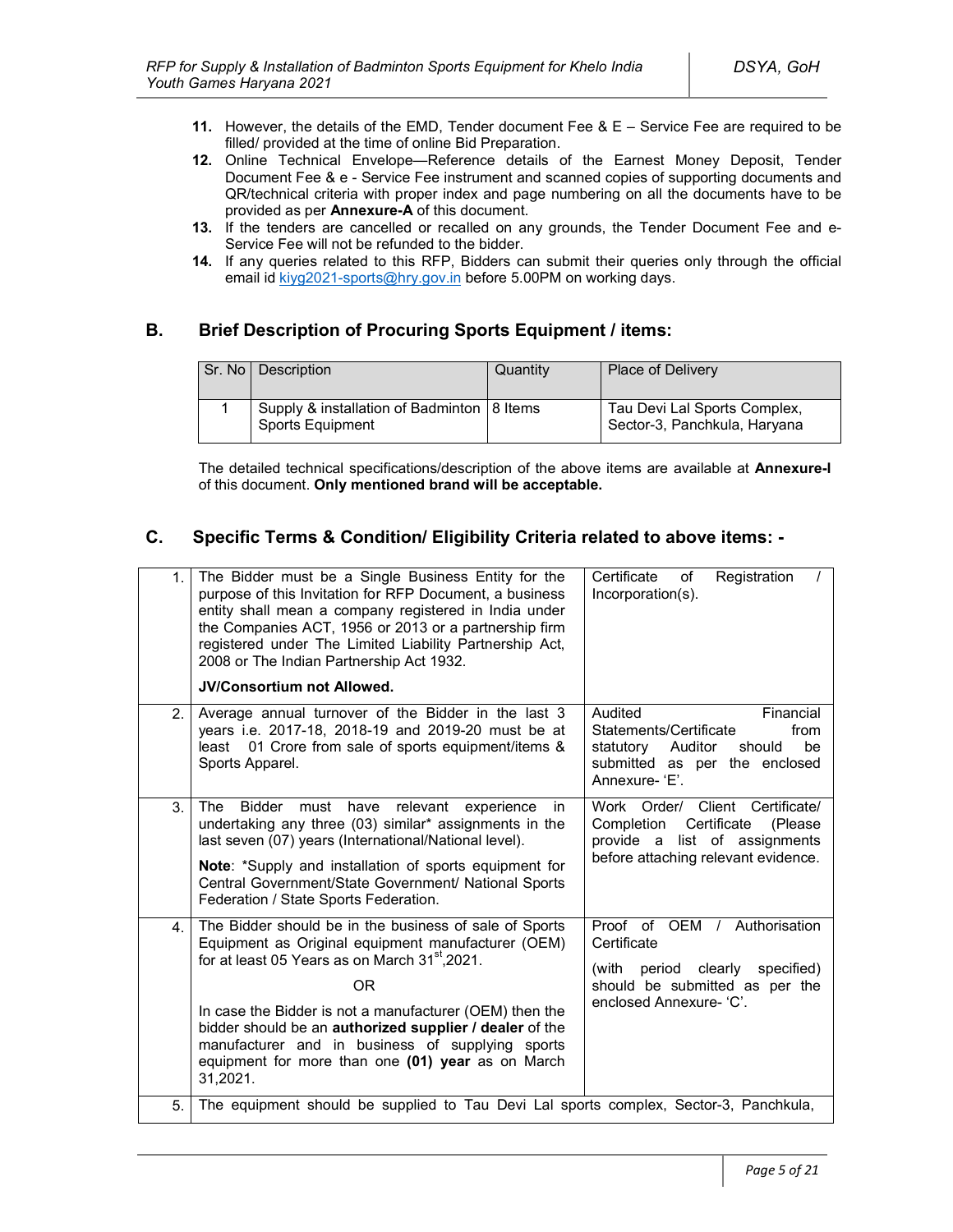|                 | Haryana.                                                                                                                                                                                                                                                                                                                                                                                                                                                                                        |                                                                              |  |  |  |  |
|-----------------|-------------------------------------------------------------------------------------------------------------------------------------------------------------------------------------------------------------------------------------------------------------------------------------------------------------------------------------------------------------------------------------------------------------------------------------------------------------------------------------------------|------------------------------------------------------------------------------|--|--|--|--|
| 6.              | The suppliers are required to submit the detail of sports equipment/items as per Annexure-II.<br>The intending supplier shall also have to mention, the detailed specifications, name of<br>manufacturer/make, model of the article and has to enclose the catalogue in PDF format with<br>image/ pictures of the material offered, for which the rates are quoted as per the below format.                                                                                                     |                                                                              |  |  |  |  |
|                 | Item No                                                                                                                                                                                                                                                                                                                                                                                                                                                                                         |                                                                              |  |  |  |  |
|                 | Name of the Item                                                                                                                                                                                                                                                                                                                                                                                                                                                                                |                                                                              |  |  |  |  |
|                 | Offered Make & Model                                                                                                                                                                                                                                                                                                                                                                                                                                                                            |                                                                              |  |  |  |  |
|                 | Specification<br>Compliance<br><b>NIT</b><br>as<br>per<br>(Yes/No)                                                                                                                                                                                                                                                                                                                                                                                                                              |                                                                              |  |  |  |  |
|                 | Offered item with Original Images                                                                                                                                                                                                                                                                                                                                                                                                                                                               |                                                                              |  |  |  |  |
|                 | Above format should be proper in one page for each item. The photocopies/ Xerox /fax of<br>these documents will not be considered. In absence of the above original documents, the<br>item(s) offered will not be considered. The preference will be given to the items bearing ISI/ISO<br>/quality control make for the sports material & goods.                                                                                                                                               |                                                                              |  |  |  |  |
|                 | In case of doubt in material, supplied by the firm/bidder, the expenditure incurred on getting the<br>material tested will be borne by the bidder. If, even after approval, information / facts submitted<br>by the bidder are found misleading / incorrect etc., DSYAGOH reserves the right to reject the<br>tender for the current / future supply or may impose penalties as deemed fit. Non-compliance<br>of any of the terms & conditions of the tender will also warrant above penalties. |                                                                              |  |  |  |  |
| 7.              | The intending supplier should quote the rates inclusive of all expenses, charges, taxes, duties,<br>transportation, packing and forwarding, insurance etc. inclusive of all applicable taxes and<br>freight charges for Tau Devi Lal sports complex, Sector-3, Panchkula, Haryana. Rate quoted<br>shall also include Supply, Installation, and Commissioning & On-site training for operation of<br>equipment. The financial must be submitted in the bidder's letter head with seal and sign.  |                                                                              |  |  |  |  |
| 8.              | The minimum warranty/guarantee period shall be of two (2) years for equipment/ items. Not<br>applicable for the Items which are subject to non-warranty. However, DSYA will verify whether<br>the quoted equipment's/items are falling under warranty or non-warranty. Decision of the<br>DSYA will be final in this regard. Any period over and above the minimum period mentioned<br>shall also be accepted.                                                                                  |                                                                              |  |  |  |  |
| 9.              | For<br>transportation, insurance etc. of the equipment from the port of entry in the country to the<br>consignee's place shall be sole responsibility of the supplier and its agent. These are to be<br>shown separately in the price bid. However, for custom duty exemption wherever applicable for<br>import of sports equipment/goods KIYG, 2021 secretariat will apply to the appropriate<br>authority. The seller and his agent should liaison the claim for exemption of Custom Duty.    | imported equipment if supplied directly from foreign): The custom clearance, |  |  |  |  |
| 10.             | Technical specification of the sports equipment used in competitions should be as per rule of<br>the International / National Federation/Association of concerned disciplines.                                                                                                                                                                                                                                                                                                                  |                                                                              |  |  |  |  |
| 11.             | DSYAGOH will be legally competent to cancel the supply order and also to take any other<br>action against the supplier including imposing any penalty during or till the final execution of<br>the supply, in case the supplier is ever found to have committed any fraud against DSYAGOH<br>in supplying the material or indulged in any other malpractices thereof causing any financial<br>losses during contract period.                                                                    |                                                                              |  |  |  |  |
| 12 <sub>l</sub> | The bidders will give a self-attested declaration on Rs 100/- stamp paper that the quality and<br>brand of sports equipment used in competitions and quoted in the tender are correct and as<br>per rule of International/National/Associations of concerned disciplines. In case of any defect,<br>DSYAGOH may impose penalty as deemed fit and will have the right to make recovery from<br>security or any pending bills or and take any legal action as deemed fit.                         |                                                                              |  |  |  |  |
| 13.             | The Bidder must submit information with supporting documents as specified in Annexure III.                                                                                                                                                                                                                                                                                                                                                                                                      |                                                                              |  |  |  |  |
| 14.             | DSYAGOH considering, past performance of the tenderer, reserves the right to reject any                                                                                                                                                                                                                                                                                                                                                                                                         |                                                                              |  |  |  |  |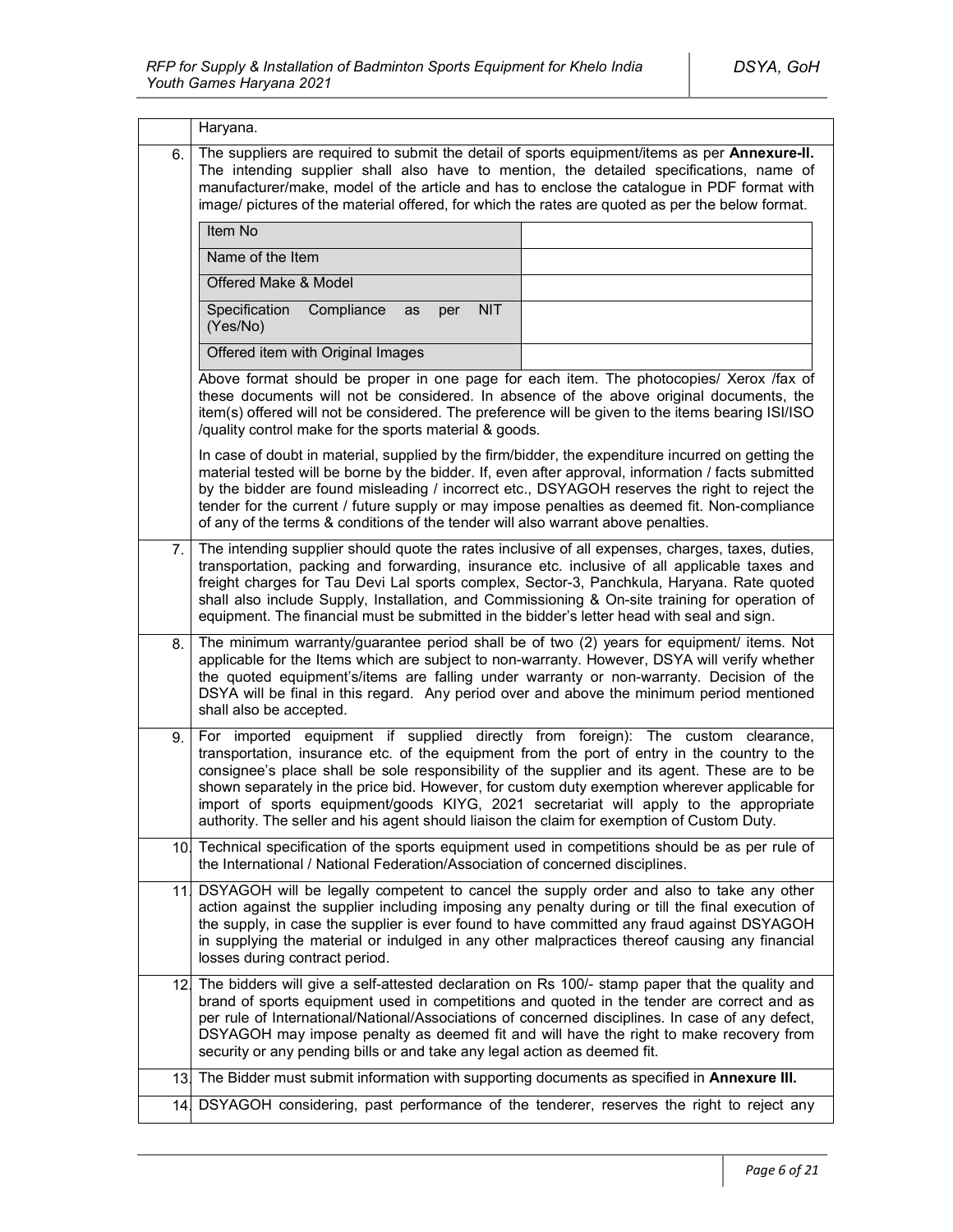|     | tender.                                                                                                                                                                                                                                                                                                                                                                                                                                                                                                                                                                                                                                                                                                                                                                                                                                                                                                                                               |  |
|-----|-------------------------------------------------------------------------------------------------------------------------------------------------------------------------------------------------------------------------------------------------------------------------------------------------------------------------------------------------------------------------------------------------------------------------------------------------------------------------------------------------------------------------------------------------------------------------------------------------------------------------------------------------------------------------------------------------------------------------------------------------------------------------------------------------------------------------------------------------------------------------------------------------------------------------------------------------------|--|
| 15. | In case, any dispute arises in regard to the tender, the decision of the DSYAGOH will be final<br>and binding.                                                                                                                                                                                                                                                                                                                                                                                                                                                                                                                                                                                                                                                                                                                                                                                                                                        |  |
|     | 16. In case of litigation, the courts at Panchkula only will have jurisdiction for deciding case<br>according to Indian law in force.                                                                                                                                                                                                                                                                                                                                                                                                                                                                                                                                                                                                                                                                                                                                                                                                                 |  |
|     | 17 The technical bids will be opened first and financial bids of only those bidders shall be opened<br>whose Technical bids are accepted by the competent authority.                                                                                                                                                                                                                                                                                                                                                                                                                                                                                                                                                                                                                                                                                                                                                                                  |  |
|     | 18. It must be noted that this is just an enguiry and does not amount to any commitment on the<br>part of DSYAGOH to order any products offered. The decision of DSYAGOH in this regard<br>would be final and be entirely, at its discretion.                                                                                                                                                                                                                                                                                                                                                                                                                                                                                                                                                                                                                                                                                                         |  |
|     | 19. The supplier shall not dispatch the ordered material after expiry of the delivery period. The<br>supplier shall apply to DSYAGOH for extension of delivery period and obtain approval before<br>dispatch. In case the supplier dispatches the goods late, without obtaining an approval for<br>extension, it would be doing so at its own risk and no claim for payment for such supply and /<br>or any other expense related to such supply shall lie against DSYAGOH.                                                                                                                                                                                                                                                                                                                                                                                                                                                                           |  |
|     | 20. The supplies received, if not found as per specification of tendered items, are liable to be<br>rejected                                                                                                                                                                                                                                                                                                                                                                                                                                                                                                                                                                                                                                                                                                                                                                                                                                          |  |
| 21  | Supply will be made in full quantity within the stipulated time and at place indicated in the<br>supply order.                                                                                                                                                                                                                                                                                                                                                                                                                                                                                                                                                                                                                                                                                                                                                                                                                                        |  |
|     | 22 Software up-gradation, if any, during the Guarantee/Warranty shall be provided by the Supplier<br>free of cost.                                                                                                                                                                                                                                                                                                                                                                                                                                                                                                                                                                                                                                                                                                                                                                                                                                    |  |
| 23. | Delivery period: - The delivery of the store is required in full quantity within 21 days from the<br>date of issue of supply order.                                                                                                                                                                                                                                                                                                                                                                                                                                                                                                                                                                                                                                                                                                                                                                                                                   |  |
| 24. | Payments terms: - One hundred percent (100%) payment of the contract price subject to<br>recoveries / liquidated damages/shortages etc., if any, shall be paid on receipt and inspection of<br>goods in good condition (including installation & commissioning) and upon submission of the<br>following documents:<br>Suppliers certificate that the amount shown in the invoice are correct in terms of the<br>İ.<br>contract and that all terms and conditions of the contract have been complied with;<br>Four copies of Supplier's invoice showing contract number, goods description, quantity,<br>ii.<br>unit price and total amount;<br>Acceptance Certificate, in original issued by the authorized representative of the<br>iii.<br>consignee;<br>Two copies of Packing list identifying contents of each lot;<br>iv.<br>Insurance certificate;<br>٧.<br>Warranty Certificate (Wherever Applicable)<br>vi.<br>vii.<br>Certificate of origin. |  |

**Note**: The format of the Technical Bid/ Index for the Technical Bid Documents will be as per **Annexure-A** of this document and the bidders are requested to upload their Technical Bids on the Portal with index as provided in **Annexure-A.**

**In case of non-submission of required Eligibility Documents as at Annexure-A, the bid of the firm will not be considered and no further chance will be given for the submission of these documents. However, clarification, if any, of already submitted documents maybe obtained in case required as per the rules.**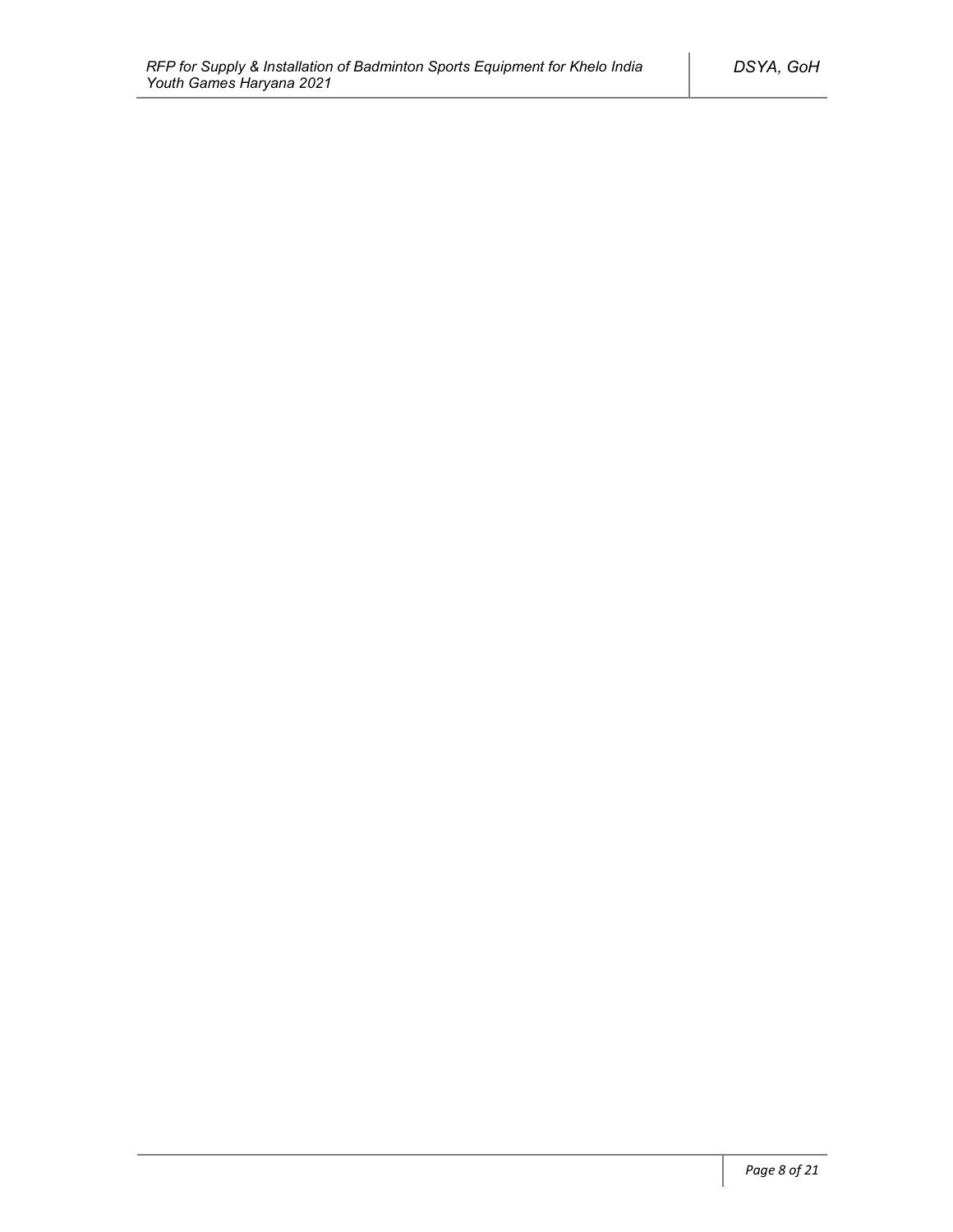**D. Standard Terms and Conditions** (wherever applicable these terms & conditions will overrule the specific terms and conditions as at Para 'C' above): -

#### **1. EMD: -**

The firms are required to deposit Earnest Money as indicated above failing which the tenders are liable to be rejected. Manufacturing Micro & Small Enterprises (MSEs) of the State, Startups/ First Generation Entrepreneurs of the State, Central or Haryana Public Sector Enterprises and "approved sources" as declared by the Industries Department, Haryana, are exempt from the deposit of EMD.

#### **2. Performance Security:**

The successful Tenderer/Bidder shall be required to deposit Performance Security Deposit within 14 days of issuance of LOA as under: -

| Sr.<br>No.     | <b>Type of Firm/Enterprises</b>                                   | <b>Value of Performance Security</b><br><b>Deposit</b>                              |
|----------------|-------------------------------------------------------------------|-------------------------------------------------------------------------------------|
| l1             | Haryana based firms: -                                            |                                                                                     |
|                | Haryana Based Micro and<br>(i)<br><b>Small Enterprises (MSEs)</b> | $(i)$ @0.2% of the value of contract                                                |
|                | (ii) Haryana based other firms<br>enterprises                     | (ii) @2% of the value of contract                                                   |
| $\overline{2}$ | Other States/ UTs based firms                                     | @ 3% of the value of contract                                                       |
|                |                                                                   | # Harvana hased MSEs will be eligible for performance security deposit @ 0.2% who l |

*For performance security deposite for performance security deposite of performance security deposite be 0.2% who in performance security deposite be 0.2% be 0.2% who be 0.2% who be 0.2% who be 0.2% who be 0.2% who be 0.2 have filed SSI Certificate/EM Part-II/Udyog Aadhaar Memorandum (UAM)/Udyam Registration in Haryana and who participate directly in the tendered/quoted items and offering to supply the entire* Work/Supply Order by their enterprise*.*

The conditions governing the above may kindly be seen in the notification dated 14.12.2020.

The performance security in excess of the EMD already deposited can be submitted in the shape of Demand Draft/Call Deposit Receipt/Banker's Cheque or in the shape of equivalent Bank Guarantee of any scheduled bank with branch in Panchkula. The performance security shall be returned after the successful completion of the warranty period.

In case of Bank Guarantee, the successful bidder shall furnish the performance security for the required amount (as per the above table) valid up to 180 days beyond the warranty period and further revalidating till the warranty in case of replacement during warranty period.

#### **3. Price Fall Clause:**

Price Fall Clause is that the price quoted in the tender/quotation or approved in the Rate Contract for the stores shall not exceed in any way the lowest price at which the tenderer quote for the supply the stores of identical description to Central / State Government Institutions/Undertakings/any other person during the delivery period/currency period of the rate contract. If, at any time during the delivery period/currency period, the successful tenderer reduces the rates/sale price of the quoted stores to any person at the price lower than the price chargeable under the supply order/ rate contract, the tenderers should forthwith notify such reduction and inform this office and the price payable under the supply order/contract for the stores supplied after the date of coming into force of such reduction of the rates shall stand correspondingly reduced to that level. The successful tenderers shall promptly notify the reduction of rates to this office as well as to the concerned Indenting Officer/ Consignees. The tenderer shall also give a certificate on their bills that the rates charged by them are not in any way higher to those quoted by them to the Central and other State Government etc., during the corresponding period. The Indenting Officer shall be required to ensure that requisite certificate is given by the concerned firm on the bills before releasing their payments.

**4. Penalty to firm on Delay in delivery:** Should the contractor fail to deliver or dispatch any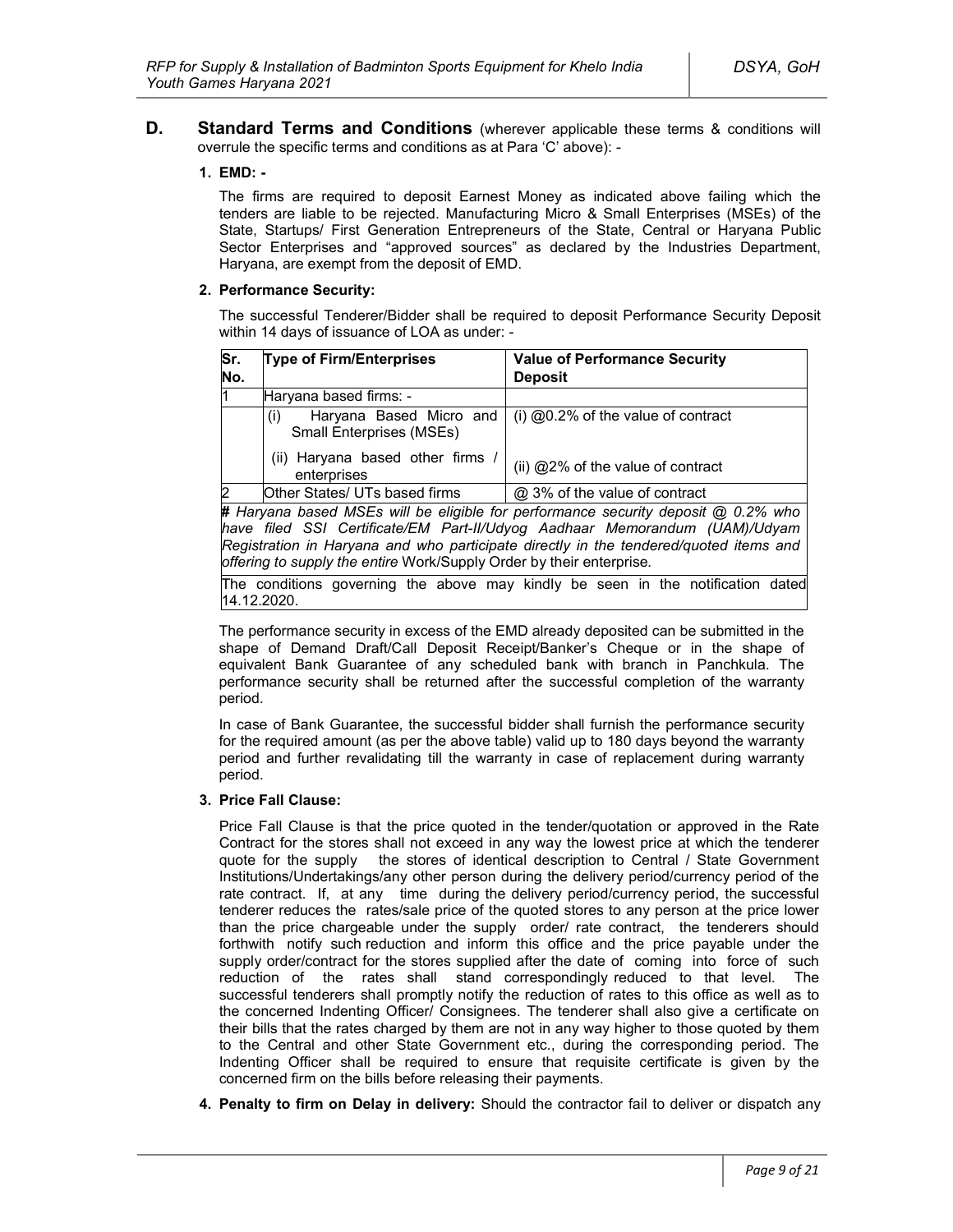consignment within the period prescribed for such delivery or dispatch stipulated in the supply order, the delayed consignment will be subject to 2% penalty per consignment per month recoverable on the value of the stores supplied.

**5.** The bidders are required to quote the basic rates, the delivery/ transportation costs/ applicable GST and duties etc., and the place of billing for the supply of stores clearly and separately. The bidders are required to intimate the place of billing.

#### **6. Penalty Clause for Department/ Govt. Agencies for delay in Payment**

Delay in payments to the suppliers beyond the stipulated credit period indicated in the supply order, unless supported by cogent reasons and approved by a higher authority, will attract penal interest on the defaulting amount  $@$  Rs. 25/- per rupees one lakh per day of delay beyond the stipulated credit period.

### **7. Negotiation of Rates**

Regarding negotiations of rates, policy issued by the State Government vide G.O. No.2/2/2010-4-IB-II dated 18.06.2013, G.O. No.2/2/2010-4-IB-II dated 16.06.2014, G.O. No.2/2/2010-4-IB-II dated 09.02.2015 will be applicable.

### **8. Concession to MSMEs of State:**

The State Government has notified "Haryana State Public Procurement Policy for MSME - 2016" which will be applicable in respect of concessions to Haryana based MSMEs and KVIs. For claiming the relevant concession/s like Tender Fee, Earnest Money Deposit (EMD), Turnover, Exemption in respect of Past Performance & Experience, Purchase Preference and Performance Security, the bidders are required to submit the documentary proof from Government authorities showing that they come under Haryana based manufacturing MSME/KVI units as the case may be e.g. **\***Entrepreneurs Memoranda in Haryana in bidder's name and further subject to fulfilment of eligibility criteria as provided in the said Policy of 2016.

**\*Note:-** To claim the concessions/benefits under the above policy, the bidder is required to submit SSI Certificate/Manufacturing Entrepreneurs Memorandum (part-II) issued by the Industries Department Haryana in respect of the quoted item / Udhyog Aadhaar Memorandum (UAM)/Udhyam Registration of Haryana based manufacturing enterprises in respect of the quoted item *(Ref. Industries & Commerce Department Haryana Memo No.TS/DS&D/11389-A Dated 03.07.2018)* and further subject to fulfilment of eligibility criteria as provided in the said Policy of 2016 and amendments from time to time

#### **9. Concession/benefits to Startups/First Generation Entrepreneurs of State:**

The State Government has notified "Concession/benefits in Public Procurement to Startups/First Generation Entrepreneurs of State" which will be applicable in respect of concessions to Startups/First Generation Entrepreneurs of State. For claiming the relevant concession/s like Tender Fee, Earnest Money Deposit (EMD), Turnover, Exemption in respect of Past Performance & Experience, Purchase Preference and Performance Security, the bidders are required to submit the documentary proof as per the said policy.

**10.** In case of evidence of cartel formation by the bidder(s), the EMD is liable to be forfeited along with other actions as are permissible to Government like filing complaints with the Competition Commission of India and/ or other appropriate forums.

#### **11. Purchase Preferences for approved Sources**

The DSYA Haryana, reserves the right to allow purchase preference to the approved sources, including Central or Haryana State Public Sector Undertakings/Enterprises, provided that such approved source takes part in the bidding process and the quoted prices of the approved source is within 10% of the lowest acceptable price, other things being equal. However, such purchase preference would be available to the approved source only at the lowest acceptable price.

**12. Preference to Make in India: -** The public procurement in the State in reference to "Preference to make in India" shall be governed by Govt. Order No.02/08/2020-4IB-II dated 18.11.202 or as amended from time to time in this regard)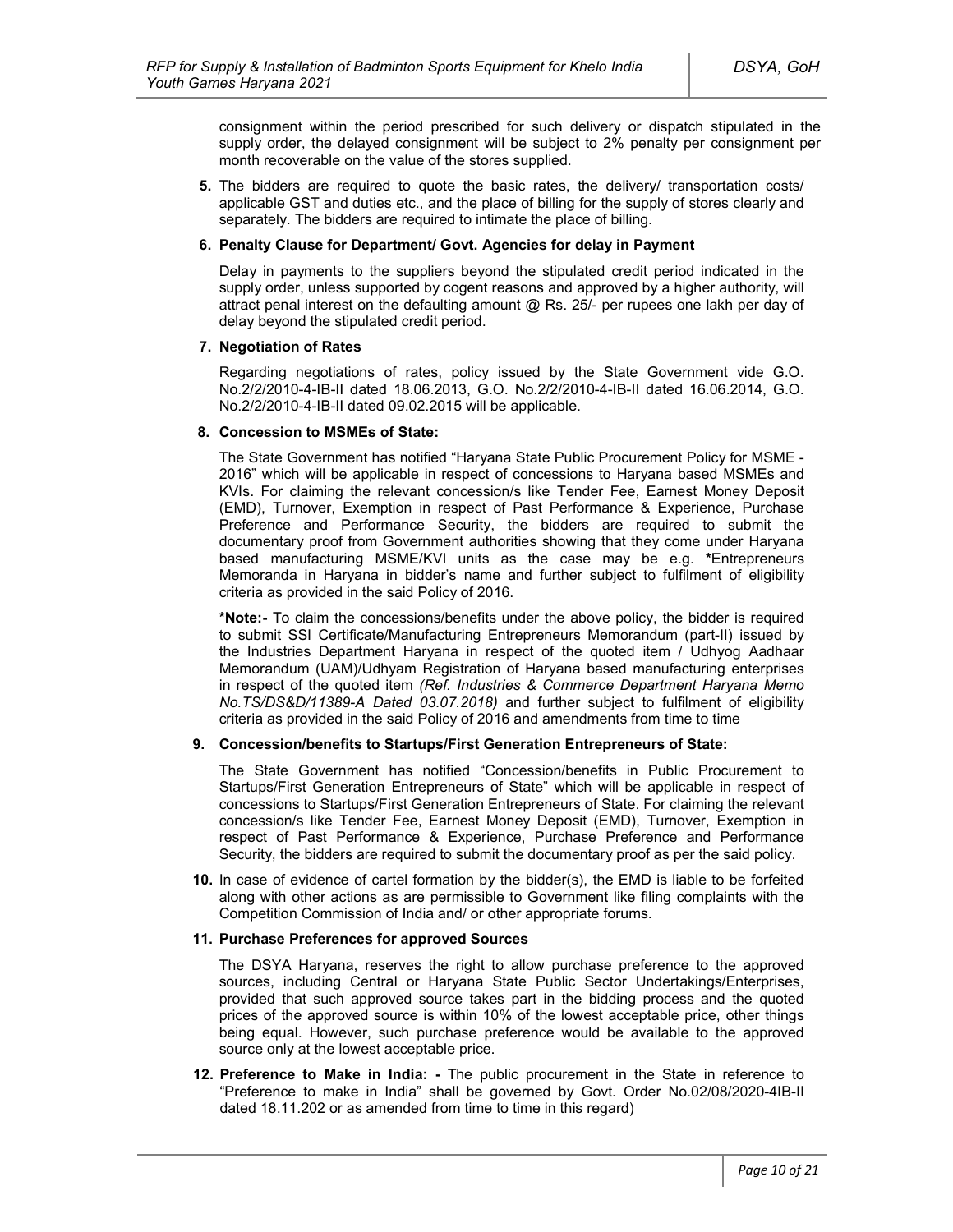**13. Restriction in Public procurement from bidders of certain Countries: -** The restriction on procurement from bidders from a Country or Countries on grounds of Defense of India or matters directly or indirectly related thereto including National Security shall be governed by Govt. Order No.02/09/2020-4IB-II dated 10.12.2020 or as amended from time to time in this regard).

#### **14. Penalty clause for rejected samples/ material offered by the Bidder:**

In case, the material offered for inspection by the firm fails to meet the specifications stipulated in NIT/Order/Contract and the samples are rejected by the Inspecting Committee, the Indenting Department will have the right to levy a penalty at 0.1% of the total order value. In case, the material offered for inspection fails during the 2nd inspection also, the Indenting Department will have the right to increase the penalty to 0.25% of the total order value. In case, the material offered fails during the 3rd and final inspection also, the firm will be liable for penal action including forfeiture of security, risk purchase, debarring/ blacklisting in future, and no further opportunity for inspection would be provided to the supplier firm.

#### **15. Grievance Redressal Mechanism for dealing with the representations/ complaints/ letters of the participating bidders/ firms:**

A time bound Grievance Redressal Mechanism for dealing with the representations/ complaints/ letters of the participating bidders/ firms in the tendering process in the State Public Procurement will be governed by State Government Policy. All the bidders/ firms who want to make any representation/ complaint against any issue related to their technical scrutiny of the bids may do the same within 5 working days (up to 05:00 P.M. of the Fifth Working day) of the date of issue of letter/ intimation regarding their **As per NIT/ Not as per NIT status.** They have to ensure that their communication is delivered/ reached within 5 working days and delay in postal will not be counted as a valid reason. No representation/ complaint in whatsoever manner from the bidders/ firms will be entertained after the opening of Financial Bid.

**16. Blacklisting**: - The firm should not be blacklisted/debarred either in Government Departments/Agencies in State of Haryana or Central Government Departments/Agencies etc. as on the date of submission of the bid in the present tender. Declaration for the same should be submitted as per the enclosed Annexure- 'D'.

### **17. Arbitration Clause**

In the case of dispute arising upon or in relation to or in connection with the contract between the Employer and the Supplier, which has not been settled amicably, any party can refer the dispute for Arbitration under The Arbitration and Conciliation Act, 1996. Such disputes shall be referred to an Arbitral Tribunal consisting of 3 (three) arbitrators, one each to be appointed by the Employer and the Supplier, the third arbitrator shall be chosen by the two arbitrators so appointed by the parties and shall act as Presiding Arbitrator. In case of failure of the two arbitrators, appointed by the parties to reach a consensus regarding the appointment of the third arbitrator within a period of 30 days from the date of appointment of the two arbitrators, the Presiding arbitrator shall be appointed by the Principal Secretary to Government of Haryana, Department of Sports & Youth Affairs, Chandigarh. The Arbitration and Conciliation Act, 1996 and any statutory modification or re-enactment thereof, shall apply to these arbitration proceedings.

Arbitration proceedings shall be held in India at Panchkula, Haryana and the language of the arbitration proceedings and that of all documents and communications between the parties shall be English.

### **18. Jurisdiction**

All disputes will be settled within the jurisdiction of the Head Quarters of Director, DSYA, Haryana at Panchkula.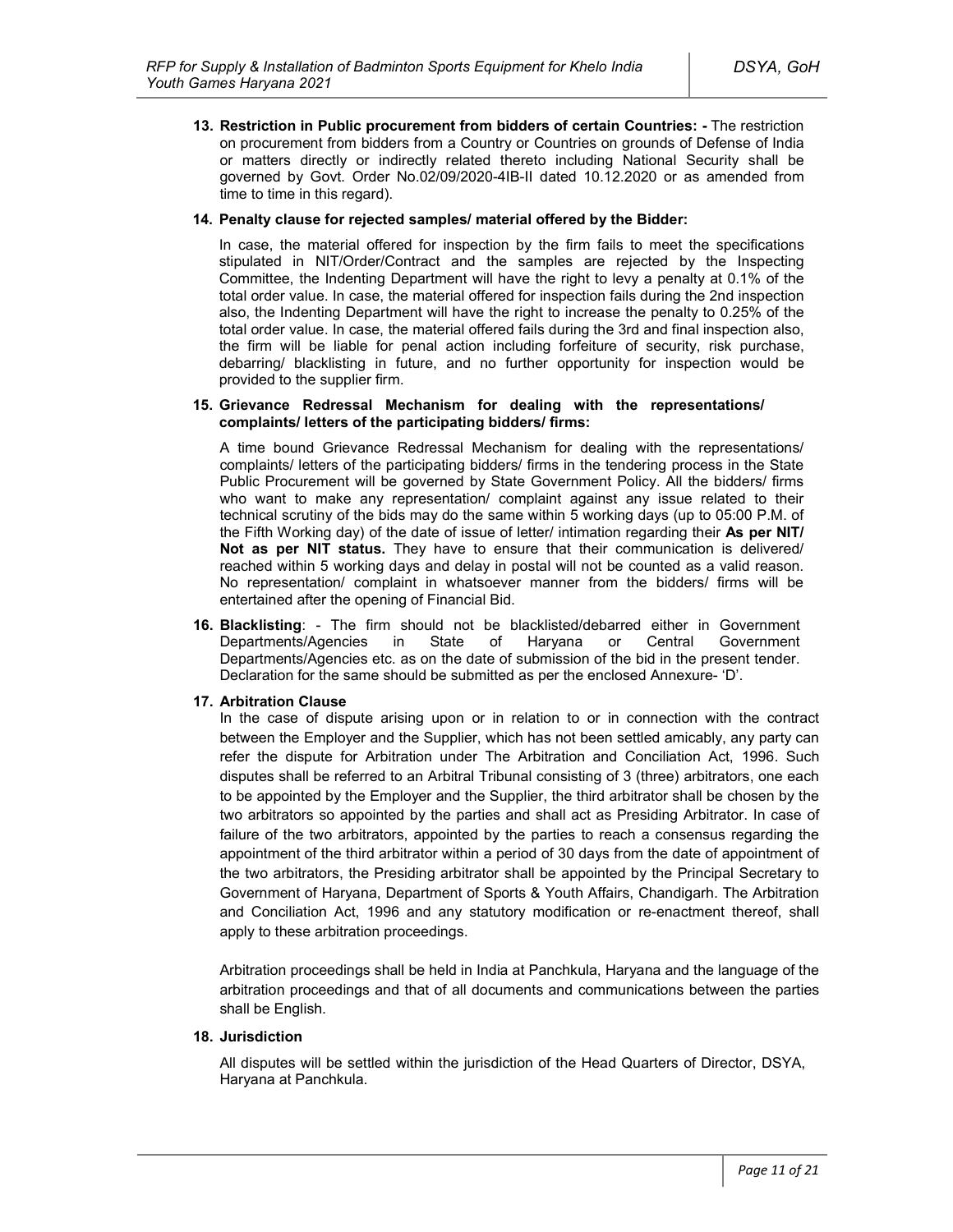### **E. OTHER TERMS AND CONDITIONS**

- 1. The firms are required to mention bifurcation of their rates showing the detail of Basic Rates, GST, Duties etc. in their bid. In case, the supplies are delayed by the firm beyond the stipulated delivery period & there has been any upward revision in the rates of GST/ Duties ON THE CONTRACTED ITEM, no such increase will be allowed. However, if there has been any reduction in GST/Duties, the same will be availed. No variation in GST/ Duties on raw material will be applicable.
- 2. All documents to be submitted by the tenderers with their offer should be self-attested in case the same are copies of original documents.
- 3. The Earnest money of the tenderers will be forfeited to Govt. account and blacklisting/ debarring besides other penal action, if they withdraw their offer/ rates or modify the terms & conditions of the same at any time during the validity of their offer before acceptance.
- 4. The authorized dealer should submit authority letter of their manufacturer, to quote the rates on their behalf failing which tender is liable to be rejected.
- 5. When manufacturer as well as its dealer/s both quote the rates in the same purchase case, then for the purpose of distribution of order, they will be considered as one offer & the order/rate contract will be placed on that firm only which has quoted lower rates among such offers & the offer is as per NIT.
- 6. The Bid i.e. Technical Bid as well as Financial Bid is to be submitted online on web portal https://etenders.hry.nic.in/nicgep/app. The Technical Bids uploaded on the portal should have proper indexing and page numbering on all the documents forming the Technical bid. Any supporting documents if required is to be submitted in online mode only along with their Technical Bids by due date and time.
- 7. The Financial bid/s of only those bidders/ items will be opened who qualify on the basis of their Technical Bids and wherever required approval of samples. The date & time of opening of the Financial bids will be intimated in the due course. The financial must be submitted in the bidder's letter head with seal and sign.
- 8. The offer without prescribed Earnest Money, Tender Fee & E-Service fee is liable to be summarily rejected. The deficiency in the remaining documents and tender requirement can be made subject to the decision by DSYA, Panchkula, Haryana
- 9. The quantity of Stores can be increased or decreased.
- 10. Notwithstanding anything contained in the Tender, DSYA reserves the right to accept or reject any Bid, and to cancel the bid process and reject the Tender, at any time, without thereby incurring any liability to the affected Bidder or Bidders and without any obligation to inform the participating/affected Bidder (s) the reason for such decision.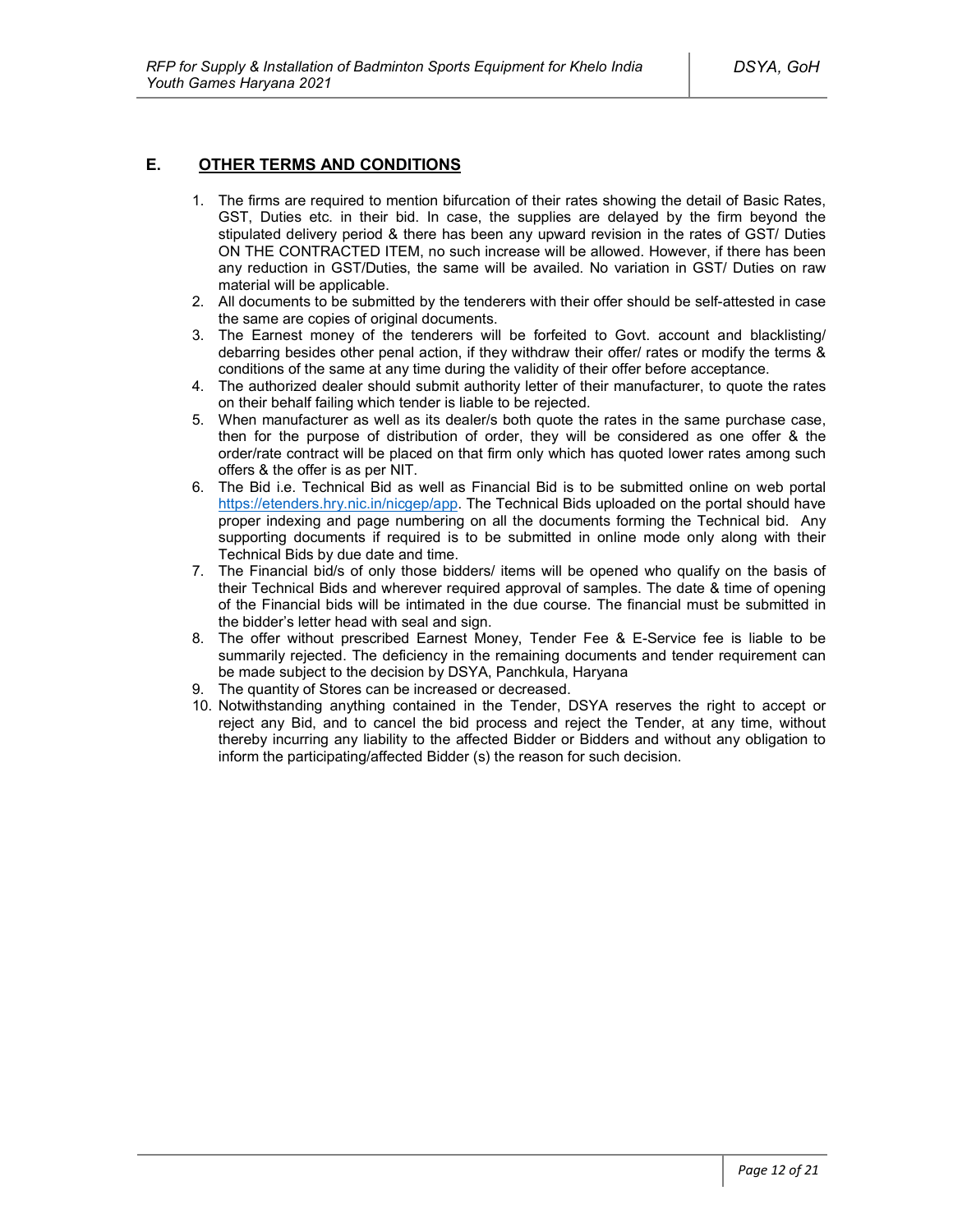### **Annexure- 'A'**

# **Technical Bid format/Index for the Technical Bid documents**

| Sr.<br>No.     | Name of the document                                                                                                                                                                                                                                                                                                                                                                                                                                                  | <b>Status</b><br>of<br>submission<br>(Yes/No) | Page Number as per<br>numbering given to the<br>technical<br>bid<br>documents<br>uploaded<br>on the portal |
|----------------|-----------------------------------------------------------------------------------------------------------------------------------------------------------------------------------------------------------------------------------------------------------------------------------------------------------------------------------------------------------------------------------------------------------------------------------------------------------------------|-----------------------------------------------|------------------------------------------------------------------------------------------------------------|
| 1              | All the documents submitted by the bidder as part of<br>its Technical Bid are attested by the signing authority<br>of the bidder.                                                                                                                                                                                                                                                                                                                                     | Yes/No                                        |                                                                                                            |
| $\overline{2}$ | An undertaking by the bidding firm in reference to<br>acceptance of all the terms & conditions and<br>specifications.                                                                                                                                                                                                                                                                                                                                                 | Yes/No                                        |                                                                                                            |
| 3              | Bidder should submit documents as per condition<br>No. C (1) of the NIT.                                                                                                                                                                                                                                                                                                                                                                                              | Yes/No                                        |                                                                                                            |
| 4              | In respect of condition no. D (16) of the NIT Affidavit<br>on Non-Judicial Stamp Paper duly certified by the<br>Notary stating that the firm [name of the Firm] has<br>blacklisted/debarred<br>been<br>either<br>in<br>never<br>Department/Agencies<br>in State<br>Government<br>οf<br>Central<br>Haryana<br>or<br>Government<br>Department/Agencies etc. as on the date of<br>submission of the bid in the present tender. Please<br>refer Annexure- 'D' of the NIT. | Yes/No                                        |                                                                                                            |
| 5              | In respect of condition No. C (2) of the NIT Average<br>annual turnover of the Bidder from sale of sports<br>apparel and equipment/items in the last 3 years i.e.<br>2017-18, 2018-19 and 2019-20 must be at least 01<br>Crore. Bidder is required to submit valid Turnover<br>Certificate for last 3 Financial Years duly certified by<br>CA as per the enclosed Annexure- 'E' of the NIT.                                                                           | Yes/No                                        |                                                                                                            |
| 6              | Bidder should submit documents as per condition<br>No. C (3) of the NIT.                                                                                                                                                                                                                                                                                                                                                                                              | Yes/No                                        |                                                                                                            |
| $\overline{7}$ | Bidder should submit documents as per condition<br>No. $C(4)$ of the NIT.                                                                                                                                                                                                                                                                                                                                                                                             | Yes/No                                        |                                                                                                            |
| 8              | Bidder should submit all the required details as per<br>Condition as at Sr. No. C (6) of the NIT.                                                                                                                                                                                                                                                                                                                                                                     | Yes/No                                        |                                                                                                            |
| 9              | Bidder should submit certificate as per condition No.<br>$C(7)$ of the NIT.                                                                                                                                                                                                                                                                                                                                                                                           | Yes/No                                        |                                                                                                            |
| 10             | Bidder should submit the warranty certificate as per<br>condition No. C (8) of the NIT.                                                                                                                                                                                                                                                                                                                                                                               | Yes/No                                        |                                                                                                            |
| 11             | Bidder should submit certificate as per condition No.<br>$C(9)$ of the NIT.                                                                                                                                                                                                                                                                                                                                                                                           | Yes/No                                        |                                                                                                            |
| 12             | In respect of Condition as at Sr. No. C (10) of the<br>NIT-the bidder is required to submit certificate that<br>the technical specification of the sports equipment<br>used in competitions should be as per rule of the<br>International / National Federation/Association of<br>concerned disciplines.                                                                                                                                                              | Yes/No                                        |                                                                                                            |
| 13             | Bidder should submit self-attested declaration on Rs.<br>100/- stamp paper as per Condition as at Sr. No. C<br>$(12)$ of the NIT.                                                                                                                                                                                                                                                                                                                                     | Yes/No                                        |                                                                                                            |
| 14             | In respect of Condition as at Sr. No. C (13) of the<br>NIT- The bidder must submit information with                                                                                                                                                                                                                                                                                                                                                                   | Yes/No                                        |                                                                                                            |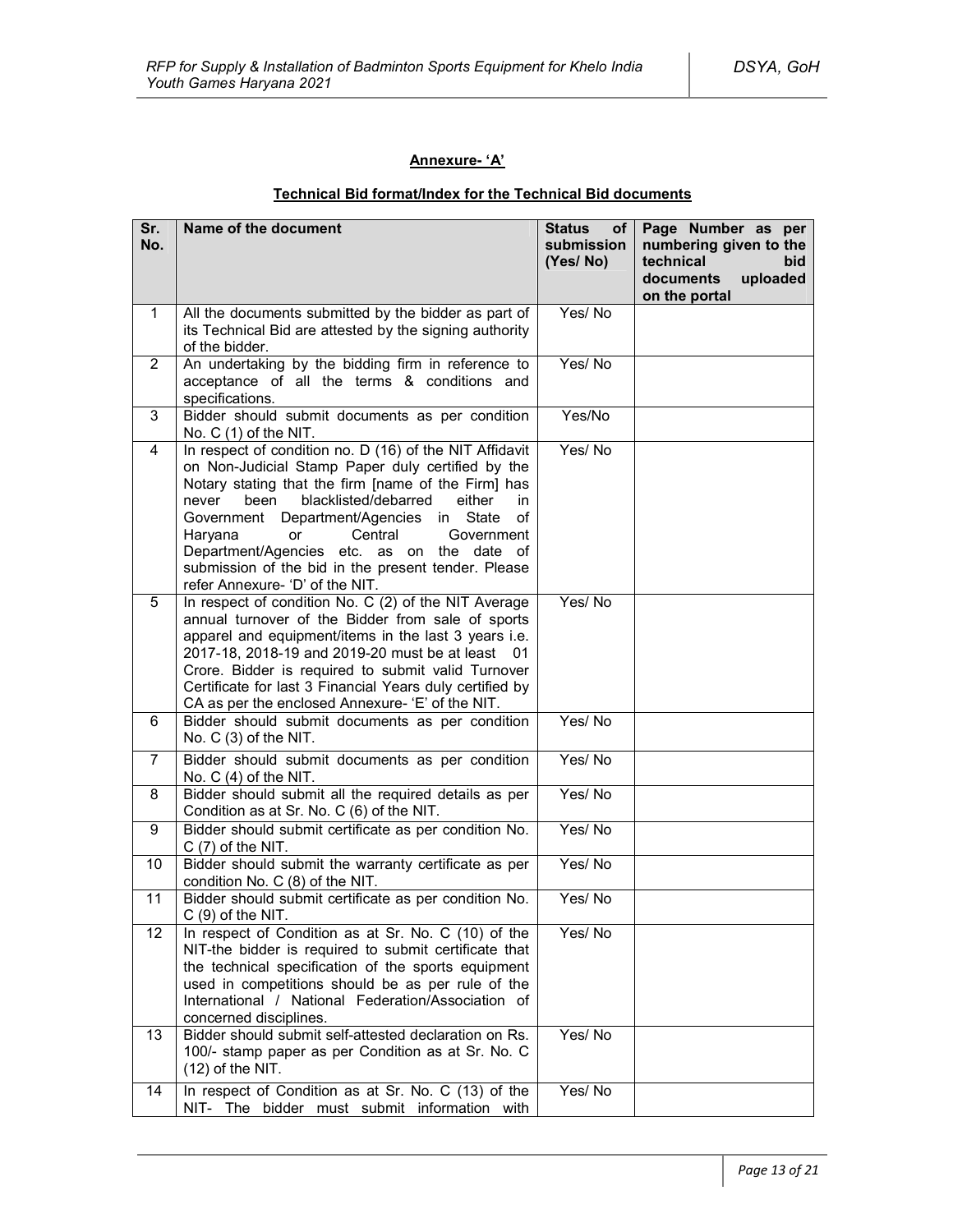|    | supporting documents as specified in <b>Annexure-III.</b> |         |
|----|-----------------------------------------------------------|---------|
| 15 | Bidder should submit undertaking as per condition         | Yes/No  |
|    | No. C (22) of the NIT.                                    |         |
| 16 | <b>GST</b><br>Bidder should provide Copy of<br>valid      | Yes/No  |
|    | Registration Certificate.                                 |         |
| 17 | Acceptance of Delivery Period as per NIT.                 | Yes/No  |
| 18 | Acceptance of Payment terms as per NIT.                   | Yes/No  |
| 19 | All uploaded documents are properly numbered and          | Yes/No  |
|    | in sequence.                                              |         |
| 20 | Tender submission letter submitted                        | Yes/No  |
| 21 | PDF Catalogue as per Annexure II                          | Yes /No |

**Important:** -\* **In case the Technical Documents are uploaded on the portal without proper page numbering, the Tendering Department will be within its right to cancel the bid of the said firm.**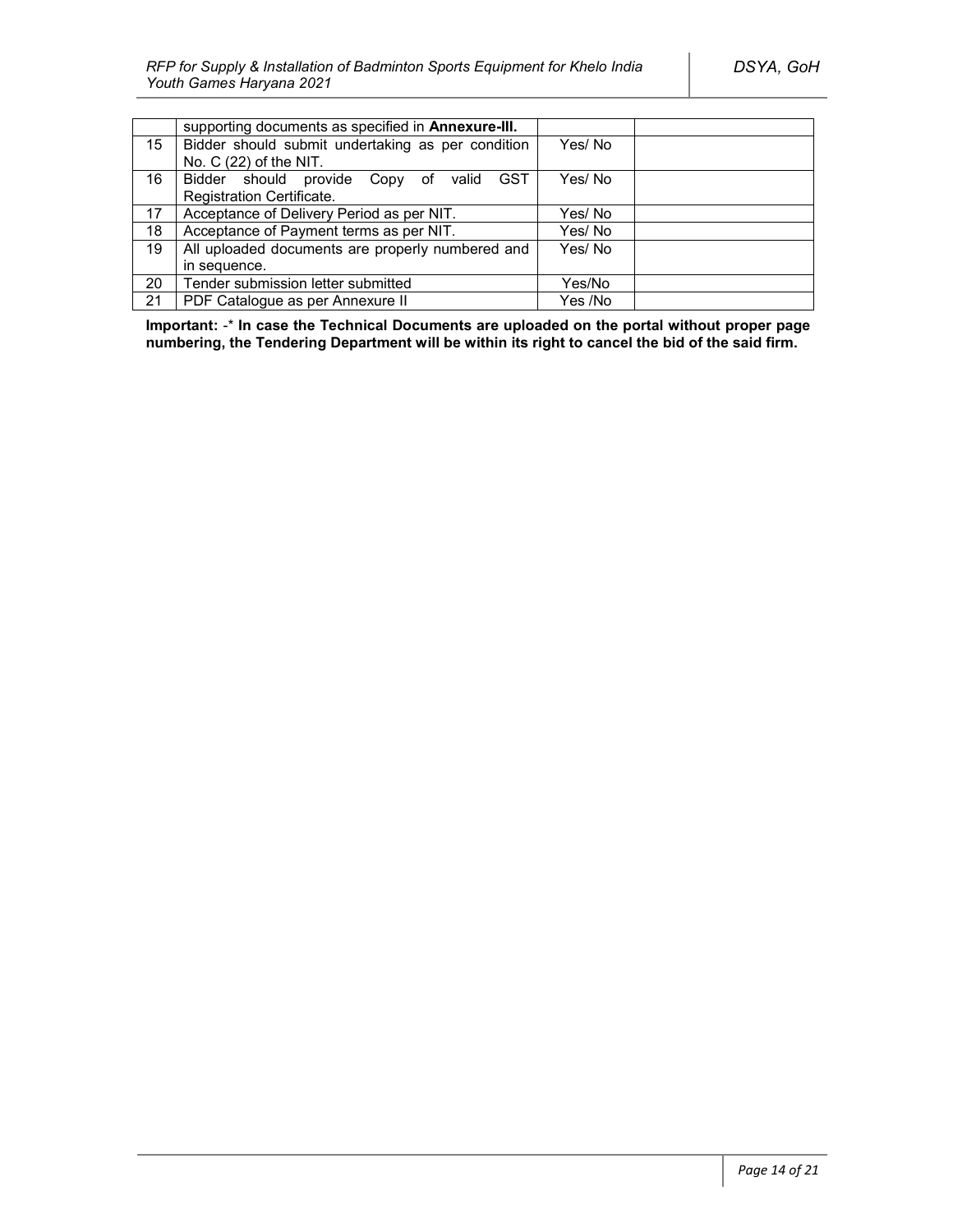### **Annexure- 'B'**

#### **Tender Submission Letter**

To

CEO, Khelo India Youth Games, Department of Sports & Youth Affairs (DSYA), Government of Haryana Tau Devi Lal Sports Complex, Sector 3, Panchkula, Haryana – 134109

Sub: 'Supply & Installation of Badminton Sports Equipment for Khelo India Youth Games Haryana-2021'

Ref: RFP No. .................................................

I/ We, the undersigned, offer to provide the above services to DSYA. We are hereby submitting our bid, in a sealed envelope.

I/We, hereby declare that:

- (a) We are enclosing and submitting herewith our Bid, with the details as per the requirements of the tender, for your evaluation and consideration.
- (b) I/We have read carefully the terms and conditions of the tender document attached hereto and hereby agree to abide by the said terms and conditions.
- (c) The bid is unconditional.
- (d) I/We undertake that documents submitted are genuine/authentic and nothing material has been concealed. I/We understand that the contract is liable to be cancelled, if it is found to be having obtained, through fraudulent means/concealment of information.
- (e) We shall make available to the DSYA any additional information it may find necessary or require to clarify, supplement or authenticate the Bid.
- (f) Until a formal agreement is prepared and executed, acceptance of this tender document shall constitute a binding contract between DSYA and us subject to the modifications, as may be mutually agreed to, between DSYA and us.
- (g) We agree to keep this bid valid for acceptance for a period of ninety (90) days from the date of opening the bid.

We understand that the DSYA is not bound to accept any tender that the DSYA receives.

Yours faithfully,

Authorized Signatory (with Name, Designation, Contact no. and Seal) *Note: On the Letterhead of the Bidder.*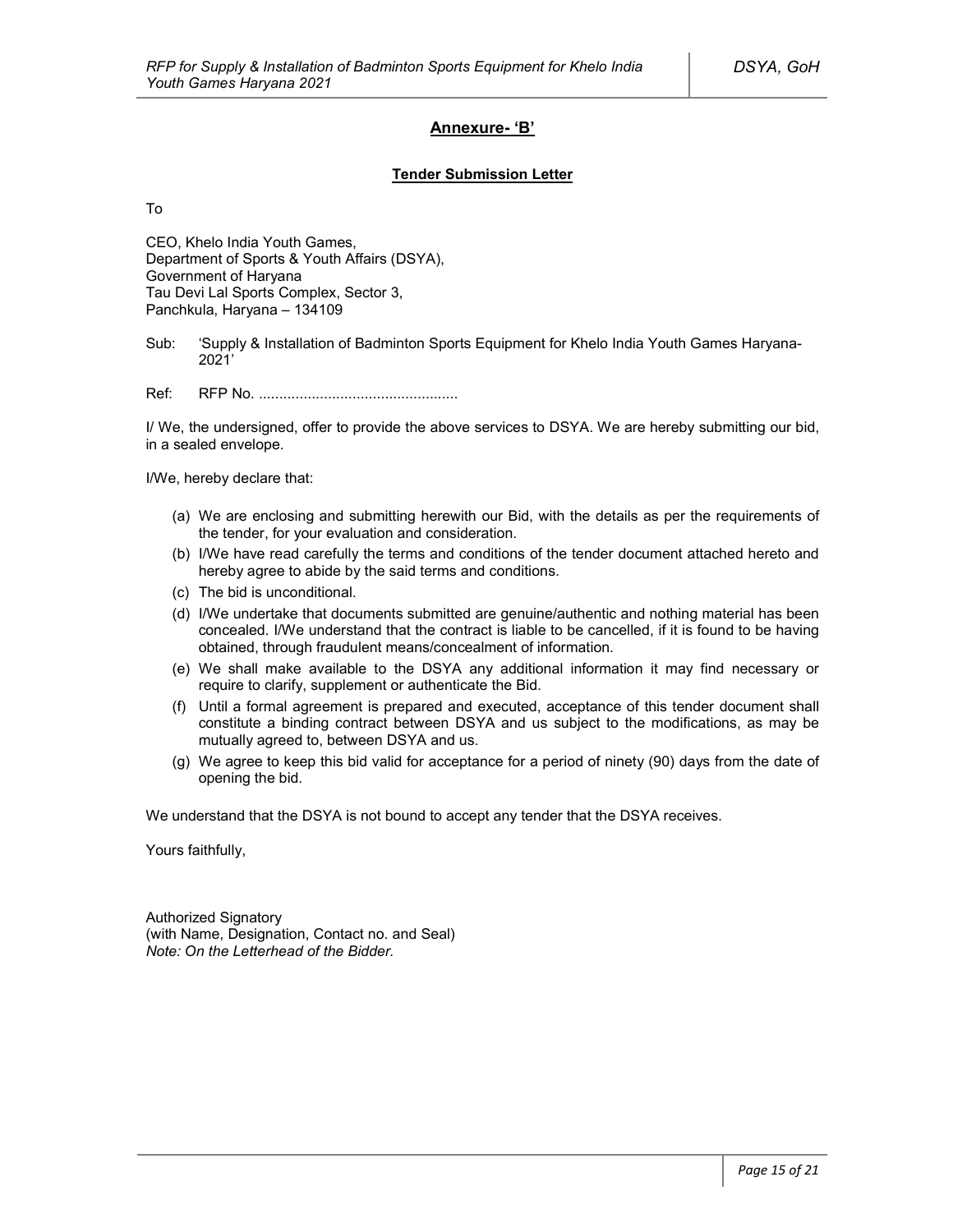### **Annexure- 'C'**

#### **MAF (Manufacturer Authorization Form)**

Date: Ref Number:

To

CEO, Khelo India Youth Games, Department of Sports & Youth Affairs, Govt. of Haryana, Tau Devi Lal Sports Complex, Sector 3, Panchkula, Haryana - 134109

- Sub: 'Supply & Installation of Badminton Sports Equipment for Khelo India Youth Games-2021, Haryana'
- Ref: RFP No. .................................................

Dear Sir,

We authorize M/s ................., to offer their quotation, negotiate and conclude the contract with you against the above invitation for offer.

We hereby extend our full guarantee and warranty as per terms and conditions of the and/or the contract for the equipment and services offered against this invitation for offer by the M/s ……………., **<Full address>**. We hereby commit to the terms and conditions and will not withdraw our commitments during the process and/or the period of contract. As OEM, if the successful bidder is unable to perform services as per contract, OEM shall offer maintenance services or designate another agency as per /contract for equipment offered and shall be responsible for execution of contract and shall be eligible to receive payments as per payment schedule

Yours Faithfully, (Signature of the Bidder)

Name Designation Seal<sup>1</sup> Date: Business Address: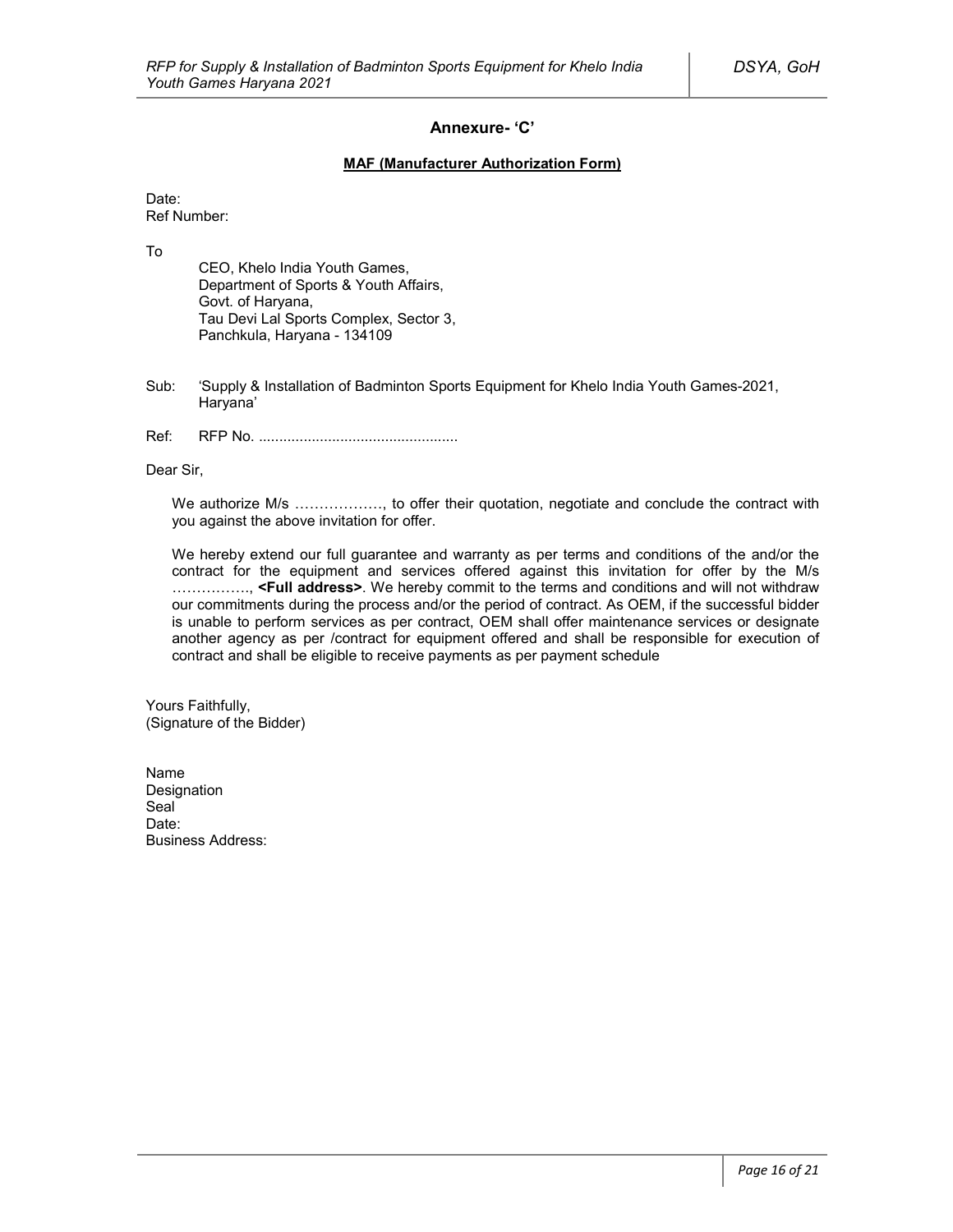### **Annexure-'D'**

#### **Performa for Affidavit**

*(on non-judicial stamp paper of Rs. 100/-)*

I \_\_\_\_\_\_\_\_\_\_ Proprietor/Director/Partner of the firm M/s. \_\_\_\_\_ do hereby solemnly affirm that our firm M/s. has never been blacklisted/debarred either in Government Departments/Agencies in State of Haryana or Central Government Departments/Agencies etc. as on the date of submission of the bid in the present tender.

…………………………………………… Name of the Bidder

…………………………………………………… Signature of the Authorised Signatory

…………………………………………… Name of the Authorised Signatory

Place: \_\_\_\_\_\_\_\_\_\_\_\_\_\_\_\_\_ Date: \_\_\_\_\_\_\_\_\_\_\_\_\_\_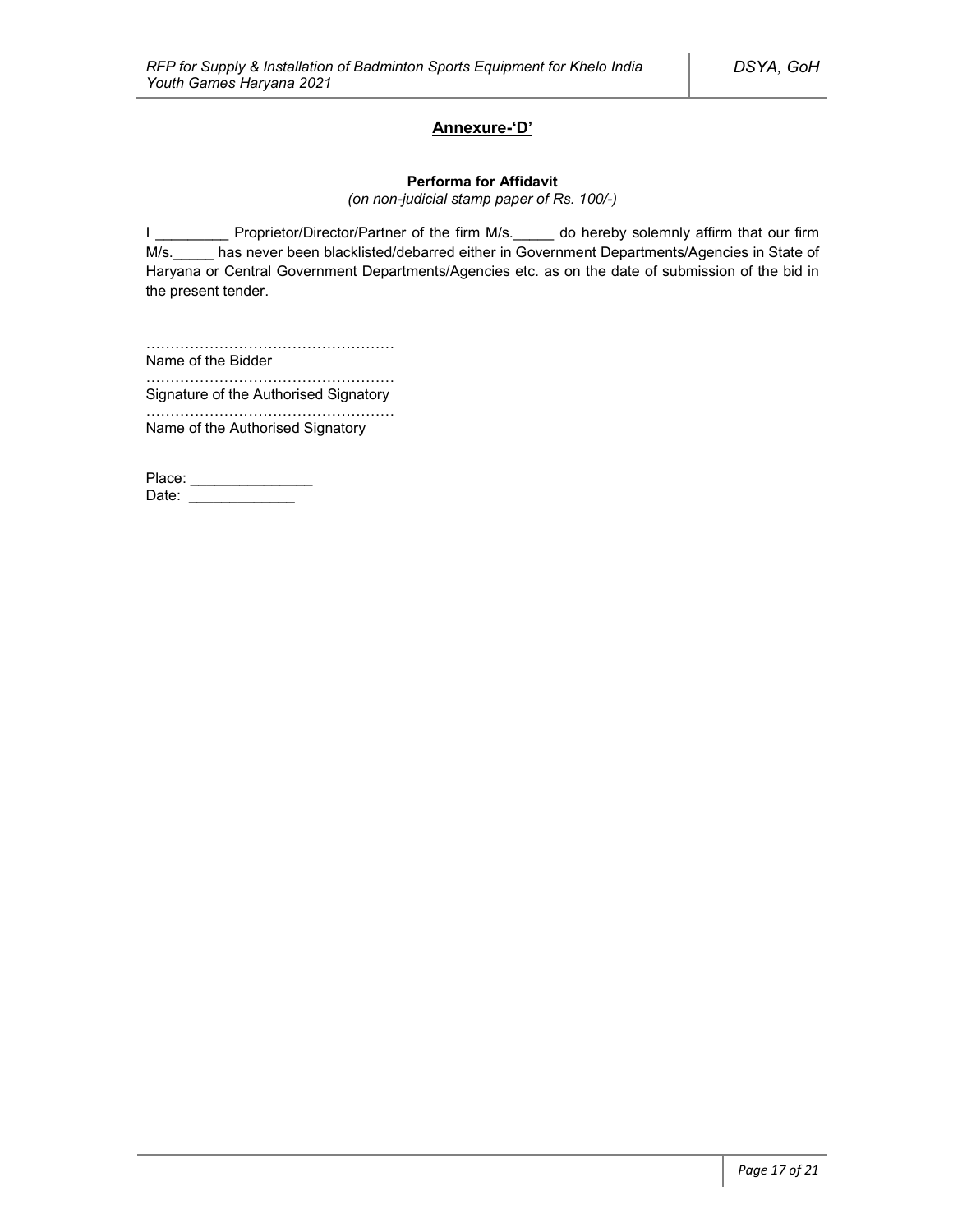### **Annexure- 'E'**

### **Format for Financial Capacity**

| <b>Financial Year</b> | <b>Annual Turnover</b> |
|-----------------------|------------------------|
| 2017-18               |                        |
| 2018-19               |                        |
| 2019-20               |                        |

**Note:** All figures quoted above shall be substantiated by attaching the copy of Audited Annual Reports or a certificate from a Chartered Accountant.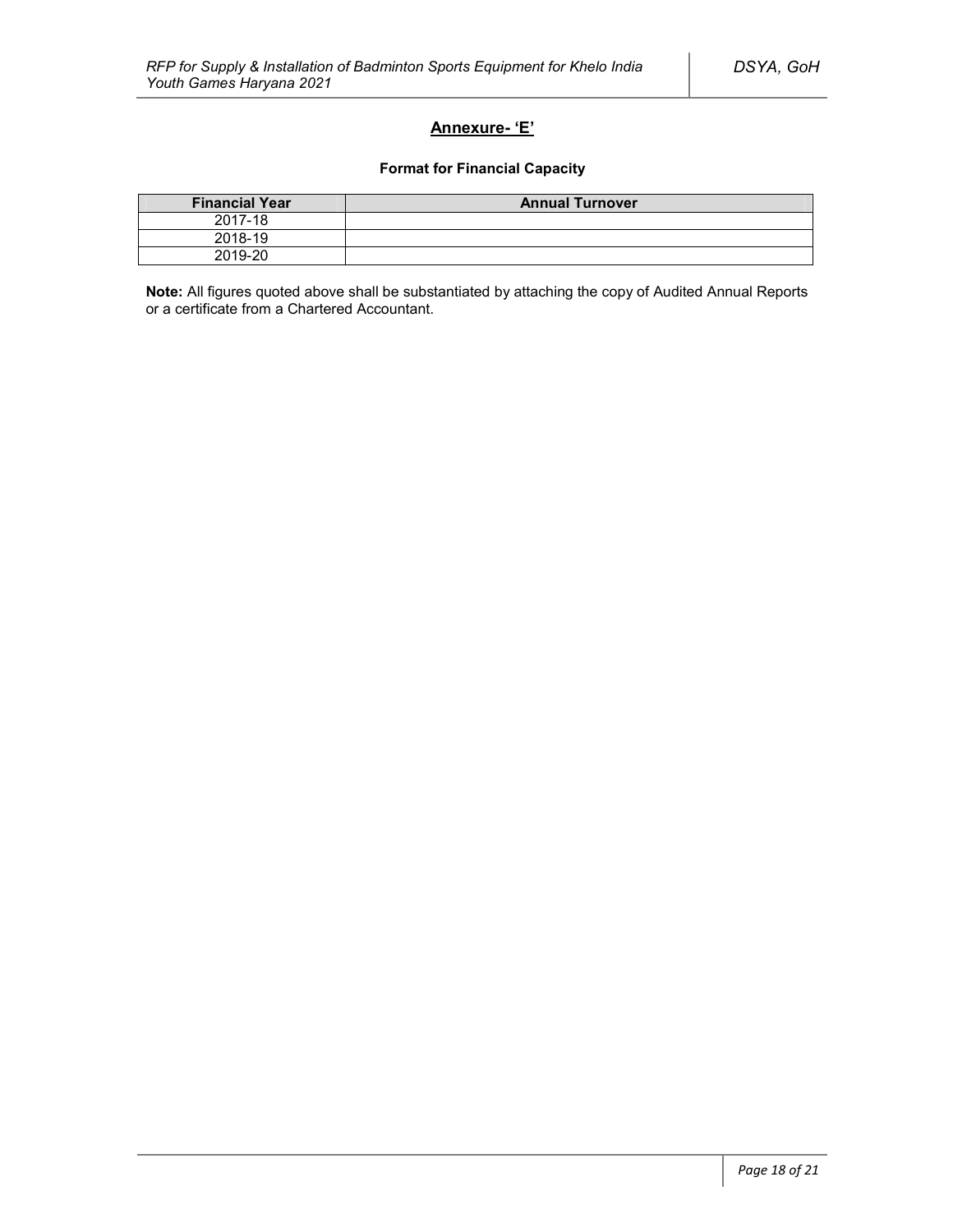### **ANNEXURE- 'I'**

### **ITEM WISE DETAILED SPECIFICATIONS & QUANTITY**

| <b>Sports Discipline: Badminton</b> |                              |                                                                                                        |                       |                 |
|-------------------------------------|------------------------------|--------------------------------------------------------------------------------------------------------|-----------------------|-----------------|
| Sr<br><b>No</b>                     | <b>Item Description</b>      | <b>Item Specification</b>                                                                              | <b>Required Brand</b> | <b>Quantity</b> |
| 1                                   | Hova Court                   | YONEX; approved by BAI                                                                                 | Yonex                 | 4               |
| 2                                   | Net Posts                    | YONEX; approved by BAI                                                                                 | Yonex                 | 12              |
| 3                                   | <b>Nets</b>                  | YONEX; approved by BAI                                                                                 | Yonex                 | 12              |
| 4                                   | <b>Umpire Chairs</b>         | YONEX; approved by BAI                                                                                 | Yonex                 | 4               |
| 5                                   | Service Height<br>Instrument | As approved by BAI                                                                                     |                       | 4               |
| 6                                   | <b>Measuring Stick</b>       | High density non-rustic Steel. The<br>stick must be marked from 0 ft to 6 ft<br>in cms, inches & feet. |                       | 4               |
| $\overline{7}$                      | Hova Court Tapes             | YONEX; approved by BAI                                                                                 | Yonex                 | 50              |
| 8                                   | 2 Minutes Interval<br>Board  | approved by BAI                                                                                        |                       | 4               |

**Note:** Bidders are requested to quote exactly the required specifications and brands which are mentioned above. Quoted items other than the above-mentioned specifications and brands will not be considered.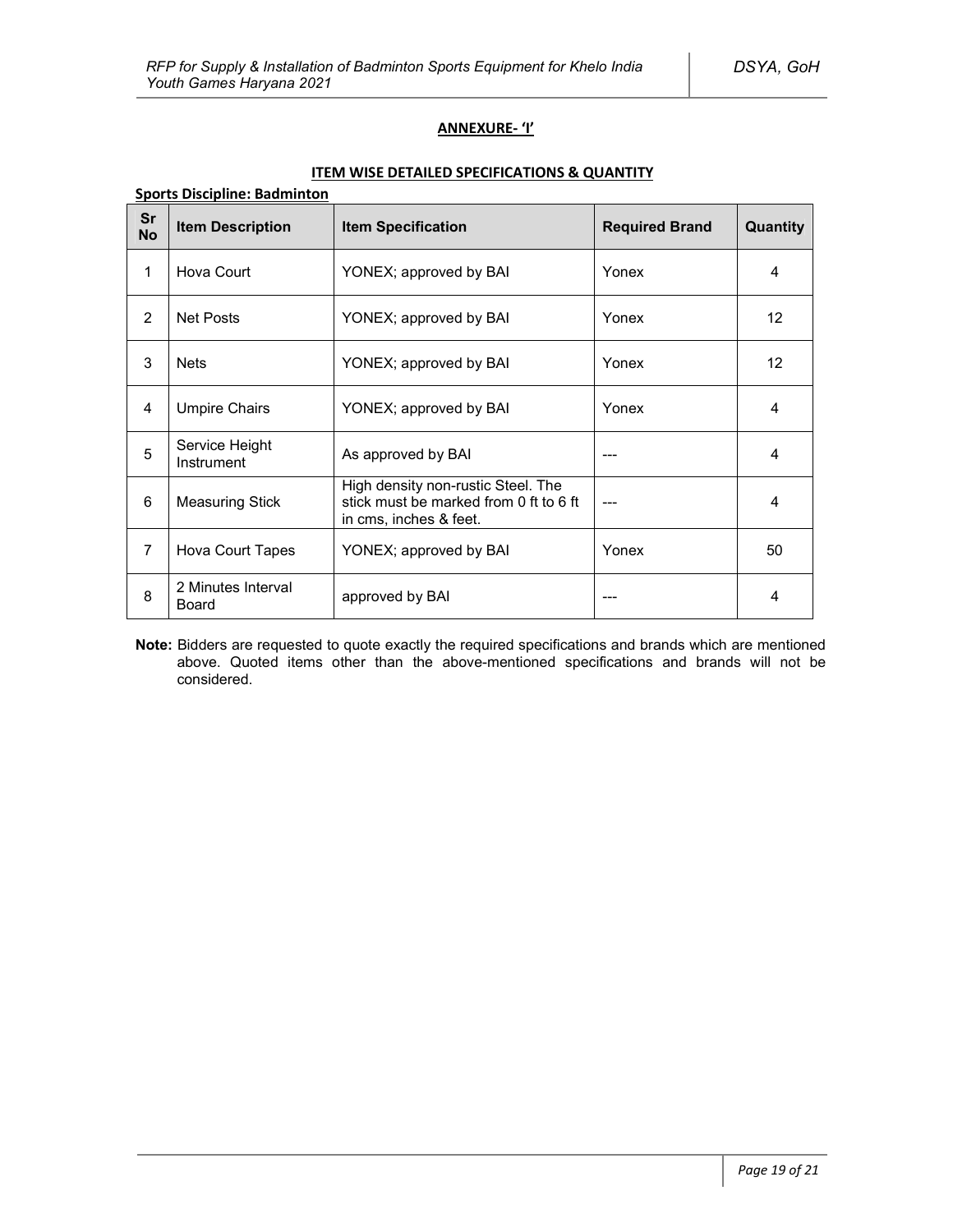### **ANNEXURE- 'II'**

# **COMPLIANCE STATEMENT:**

### **Sports Discipline: Badminton**

| <b>Sr No</b>   | <b>Item Description</b>   | Compliance<br><b>Specifications</b><br>(Yes/No) | <b>Offer Brand</b><br>(Make/Model) | <b>Remarks</b><br>(If Any) |
|----------------|---------------------------|-------------------------------------------------|------------------------------------|----------------------------|
| 1              | Hova Court                |                                                 |                                    |                            |
| 2              | <b>Net Posts</b>          |                                                 |                                    |                            |
| 3              | <b>Nets</b>               |                                                 |                                    |                            |
| 4              | <b>Umpire Chairs</b>      |                                                 |                                    |                            |
| 5              | Service Height Instrument |                                                 |                                    |                            |
| 6              | <b>Measuring Stick</b>    |                                                 |                                    |                            |
| $\overline{7}$ | Hova Court Tapes          |                                                 |                                    |                            |
| 8              | 2 Minutes Interval Board  |                                                 |                                    |                            |